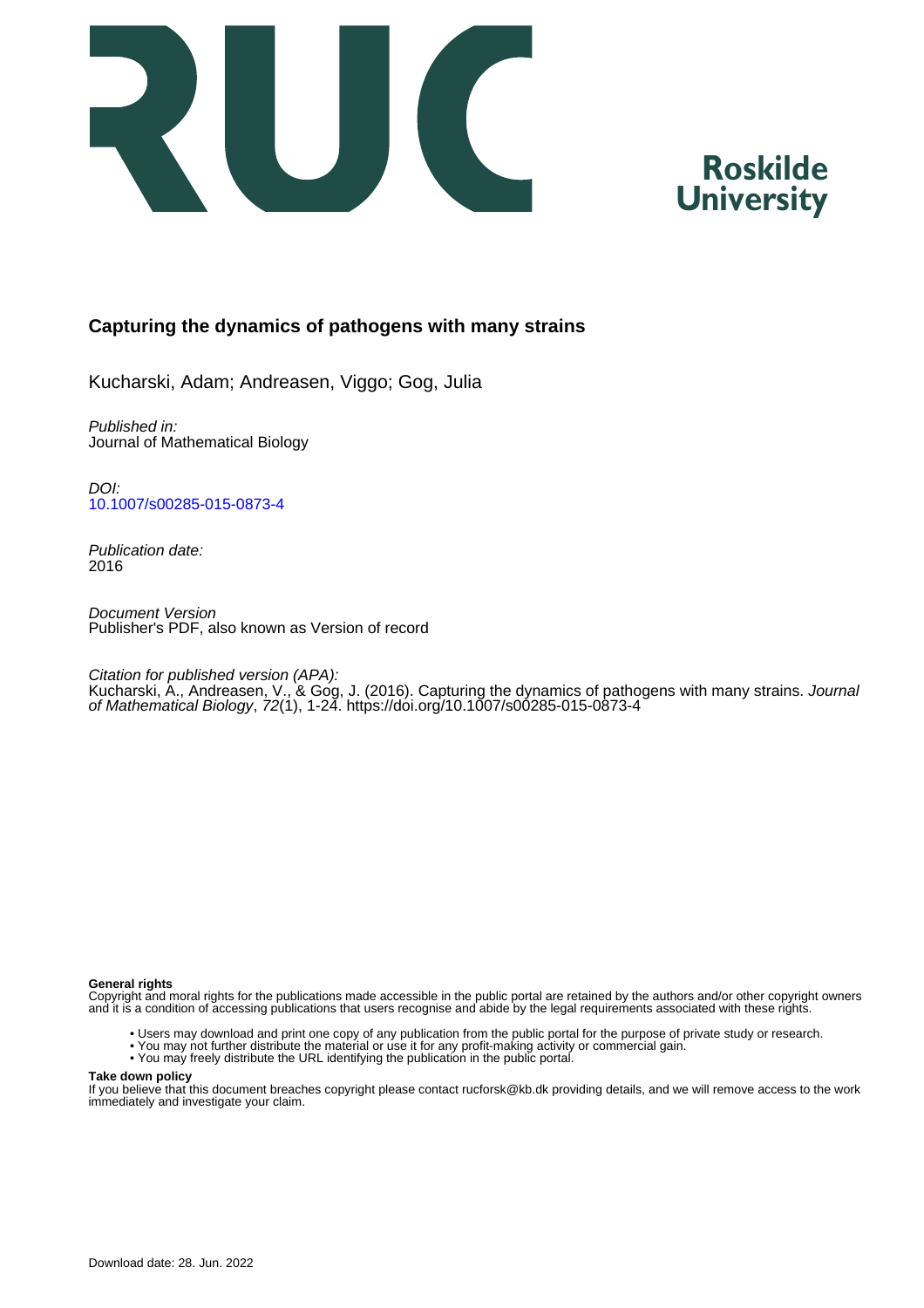CrossMark

# **Capturing the dynamics of pathogens with many strains**

**Adam J. Kucharski1 · Viggo Andreasen2 · Julia R. Gog3**

Received: 13 March 2014 / Revised: 5 March 2015 / Published online: 24 March 2015 © The Author(s) 2015. This article is published with open access at Springerlink.com

**Abstract** Pathogens that consist of multiple antigenic variants are a serious public health concern. These infections, which include dengue virus, influenza and malaria, generate substantial morbidity and mortality. However, there are considerable theoretical challenges involved in modelling such infections. As well as describing the interaction between strains that occurs as a result cross-immunity and evolution, models must balance biological realism with mathematical and computational tractability. Here we review different modelling approaches, and suggest a number of biological problems that are potential candidates for study with these methods. We provide a comprehensive outline of the benefits and disadvantages of available frameworks, and describe what biological information is preserved and lost under different modelling assumptions. We also consider the emergence of new disease strains, and discuss how models of pathogens with multiple strains could be developed further in future. This includes extending the flexibility and biological realism of current approaches, as well as interface with data.

**Keywords** Transmission model · Evolution · Cross-immunity · Multi-strain pathogens · Influenza

B Adam J. Kucharski adam.kucharski@lshtm.ac.uk

<sup>&</sup>lt;sup>1</sup> Centre for the Mathematical Modelling of Infectious Diseases, London School of Hygiene and Tropical Medicine, London, UK

<sup>2</sup> Department of Mathematics and Physics, Roskilde University, 4000 Roskilde, Denmark

<sup>&</sup>lt;sup>3</sup> Department of Applied Mathematics and Theoretical Physics, Centre for Mathematical Sciences, University of Cambridge, Cambridge, UK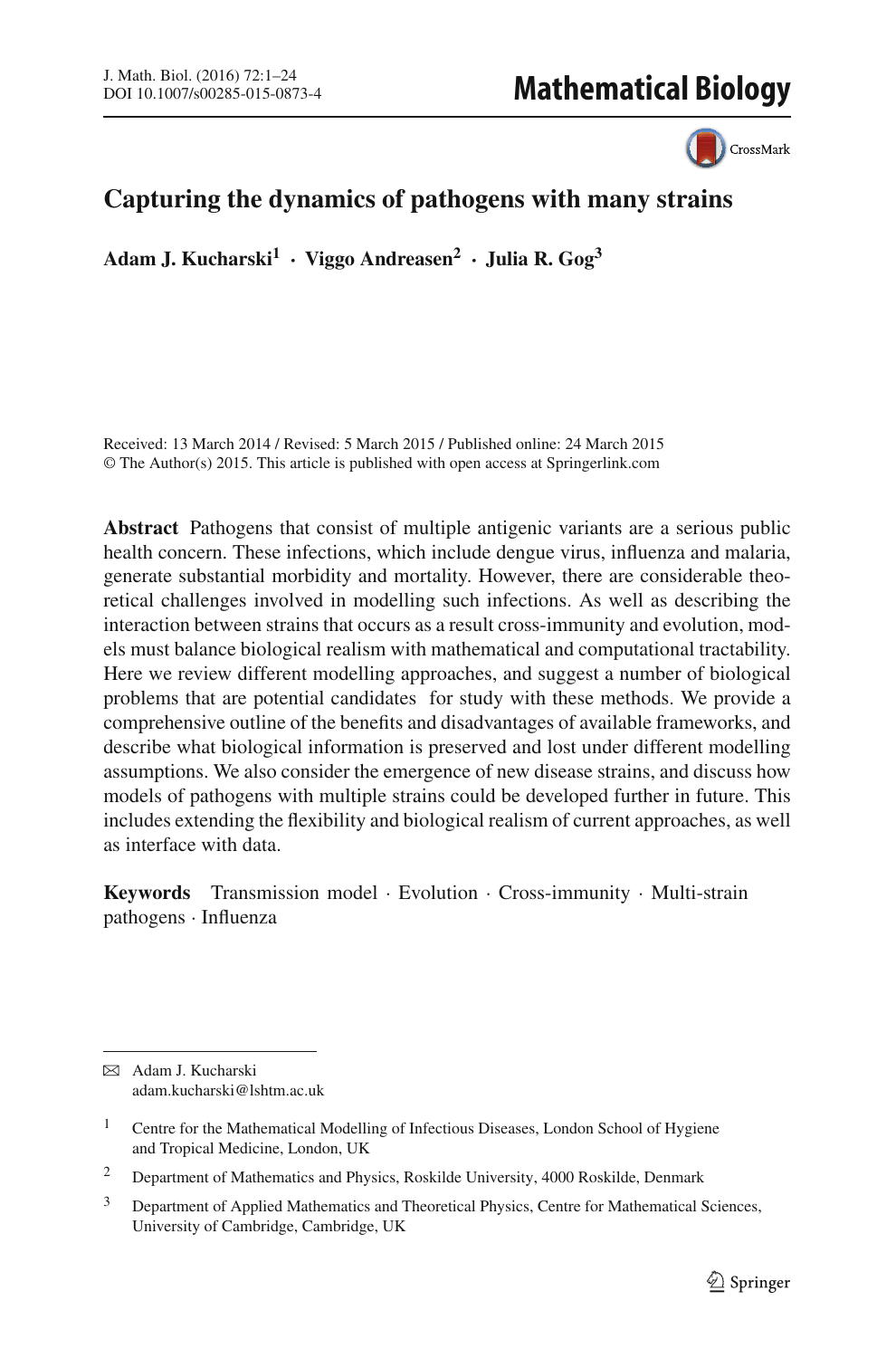**Mathematics Subject Classification** 37N25 Dynamical systems in biology · 92B Mathematical Biology

# **1 Introduction**

Many human pathogens can be categorized into distinct strains, each defined by its antigenic properties [\(Balmer and Tanner 2011](#page-21-0); [Grenfell et al. 2004\)](#page-22-0). These infections, which include influenza [\(Webster et al. 1992](#page-24-0); [Wilson and Cox 1990](#page-24-1)), dengue virus [\(Rothman 2011\)](#page-24-2) and malaria [\(McKenzie et al. 2008](#page-23-0)) are responsible for substantial morbidity and mortality each year. Further, prior infection with one strain of a disease may not always protect against another. For instance, as the influenza virus evolves, antibodies generated against a specific past strain become progressively less effective against the current one [\(Davenport et al. 1953;](#page-22-1) [Potter 1979\)](#page-24-3). This results in a highly complex system, with pathogens interacting through the partial cross-immunity they generate in the host population. Examining the effect of this interaction on disease outbreaks has therefore posed a major challenge, both theoretically and biologically.

Population dynamic models can generate insights into the mechanisms that drive the transmission of an infection, as well as test new hypotheses about evolution and immunity. In this paper, we review current research into diseases with many strains, providing a detailed comparison of available methods. We also aim to identify key topics for future research that will unify recent developments in the field, providing powerful tools with which to understand the evolutionary, epidemiological and immunological dynamics of these diseases.

# **2 Multiple-strain models**

#### **2.1 Influenza**

Mathematical models have long been used been used to study disease transmission [\(Kermack and McKendrick 1927\)](#page-23-1) and control [\(Ross 1911\)](#page-24-4), but the interaction of disease strains through cross-immunity is a more recent area of research. Early models looked at competition between two strains; infection with one strain conferred immunity to the other for the duration of infection. Such models have been implemented in both discrete [\(Elveback et al. 1964](#page-22-2)) and continuous-time [\(Dietz 1979\)](#page-22-3). Following this work, [Castillo-Chavez et al.](#page-22-4) [\(1989](#page-22-4)) introduced a model in which one strain could give imperfect cross-immmunity to another. The work was motivated by the dynamics of influenza, and considered two interacting strains.

Although modelling studies have looked at multi-strain pathogens such as *Plasmodium falciparum* [\(Gupta and Day 1994;](#page-22-5) [Gupta et al. 1994](#page-22-6)) or *Neisseria meningitidis* [\(Gupta et al. 1996](#page-22-7); [Buckee et al. 2008\)](#page-21-1), influenza remains a central focus for theoretical work. As well as its impact on public health, with seasonal epidemics causing substantial morbidity and mortality, the virus undergoes frequent mutations, resulting in rapid turnover of seasonal strains, as well as between-subtype reassortment, which can lead to t[he](#page-24-1) [occasional](#page-24-1) [emergence](#page-24-1) [of](#page-24-1) [pandemic](#page-24-1) [variants](#page-24-1) [\(Webster et al. 1992;](#page-24-0) Wilson and Cox [1990\)](#page-24-1). Further, multiple influenza infections are possible during an individual's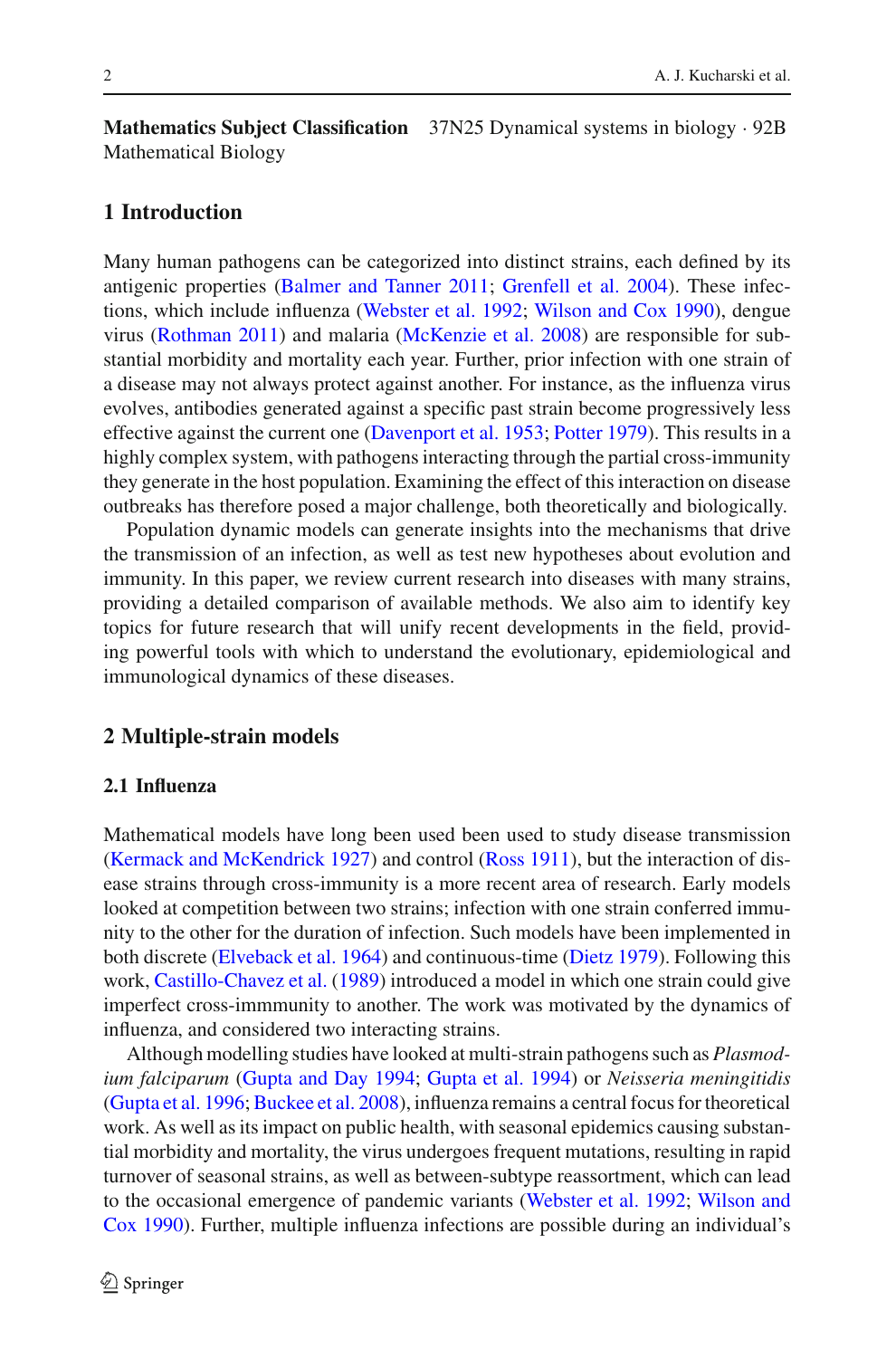lifetime, with a host's history of infection and immunity determining the result of future exposures [\(Francis 1960\)](#page-22-8). In turn, this collection of varying individual infection histories shapes the dynamics of the disease at the population level. Capturing the behaviour of diseases such as influenza can therefore require the use of a model that accounts for multiple strains.

One of the most detailed—and computationally intensive—of these frameworks is the individual-based model [\(Bedford et al. 2012;](#page-21-2) [Ferguson et al. 2003](#page-22-9); [Tria et al.](#page-24-5) [2005\)](#page-24-5), which tracks the infection history of every host, updating individuals' immune status as the disease spreads and evolves during a simulation. Alternatively, population models, in which individuals are grouped into compartments, provide a way of exploring disease dynamics that is analytically tractable as well as easier to implement numerically. One of the earliest of these was the susceptible–infective–recovered (SIR) model [\(Kermack and McKendrick 1927\)](#page-23-1), which considers the proportion of the population susceptible to, infectious with, and recovered from—and hence assumed immune to—a particular infection. However, the SIR model focuses only the dynamics of a single pathogen: it does not account for the evolving nature of the influenza virus. The [susceptible-infective-recovered-susceptible](#page-22-10) [\(SIRS\)](#page-22-10) [model](#page-22-10) [\(Pease 1987](#page-24-6)[;](#page-22-10) Girvan et al. [2002](#page-22-10)) can incorporate changes in immunity as a result of disease evolution by assuming individuals who are recovered gradually again become susceptible to the current circulating infection. This can be expanded further by including an additional set of 'cross-immune' individuals, resulting in the susceptible–infective–recovered– cross-immune (SIRC) model [\(Casagrandi et al. 2006\)](#page-22-11). Although they can be explored analytically, the SIRS and SIRC models collect all information about population immunity into one or two variables, which means they do record information about the combination of past infections that generated this immunity.

As we move from an individual-based model, which keeps track of both infection and immune history, to a simpler system, we inevitably sacrifice information for tractability. Population models of multiple strains can therefore be classified by the information that they retain, and the information they do not.

#### **2.2 History-based models**

## *2.2.1 Two strain model*

The history-based model is an extension of the SIR model. It has one compartment for each possible combination of prior infection, with cross-immunity dependent on an individual's infection history. If we assume that immunity is acquired after recovery from infecti[on,](#page-22-4) [we](#page-22-4) [can](#page-22-4) [define](#page-22-4) [a](#page-22-4) [two](#page-22-4) [strain](#page-22-4) [model](#page-22-4) [using](#page-22-4) [eight](#page-22-4) [compartments](#page-22-4) [\(](#page-22-4)Castillo-Chavez et al. [1989](#page-22-4)): individuals begin in the naive  $S_{\emptyset}$  compartment, which represents the proportion of the population who have never been infected; upon primary infection, they move into  $I_i$ , where  $i \in \{1, 2\}$  denotes the infecting strain. Individuals in  $I_1$  then recover into the *S*<sup>1</sup> compartment; upon secondary infection with strain 2, they move into  $J_2$ ; and once recovered from both strains they end up in  $S_{12}$ . These transitions, and analogous transitions for infection with strain 2 then strain 1, are shown in Fig. [1a](#page-4-0).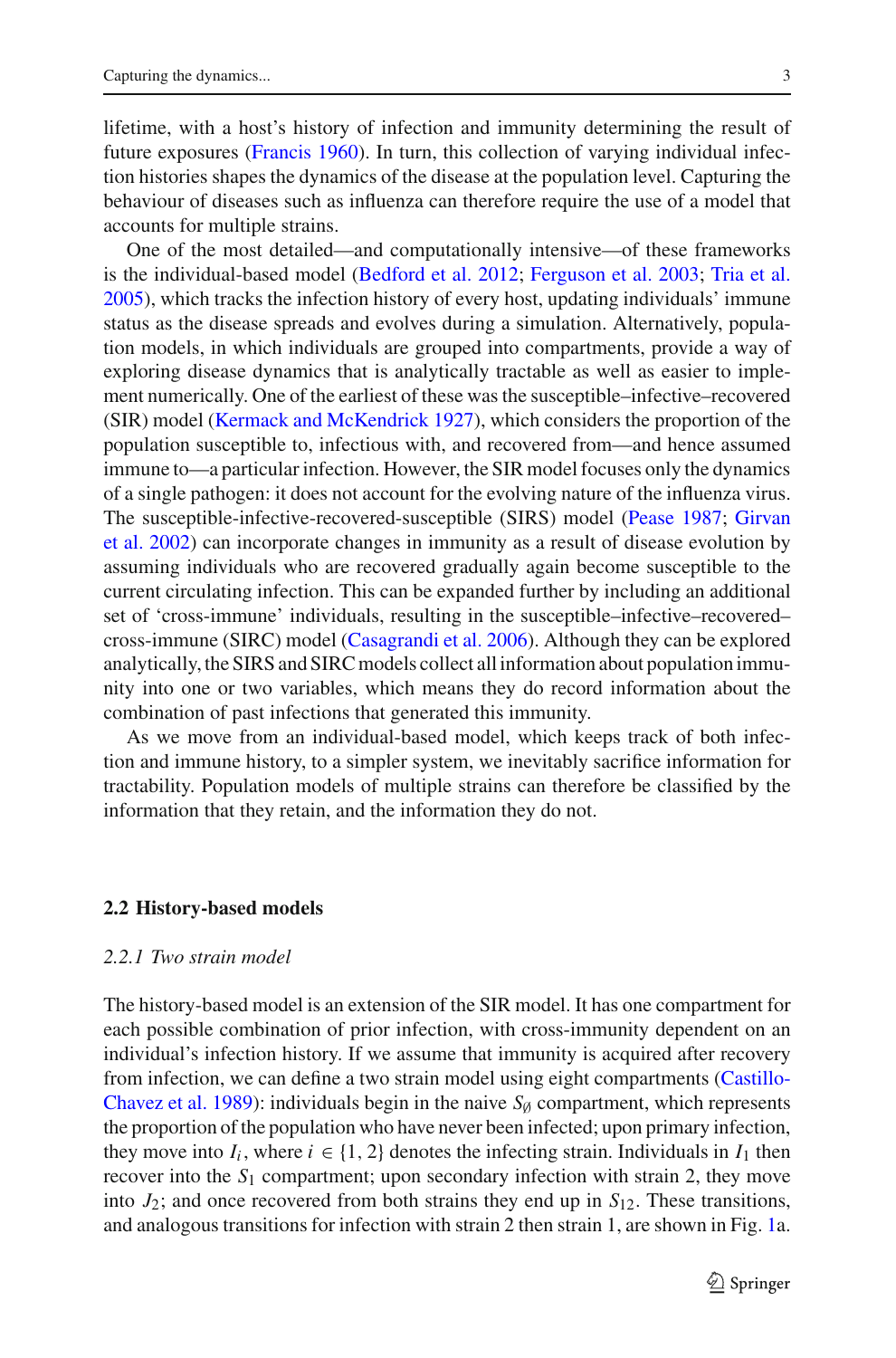<span id="page-4-0"></span>



If a host has previously been infected with one strain and is subsequently exposed to another, cross-immunity can be assumed to act in one of—at least—two ways [\(Andreasen et al. 1997;](#page-21-3) [Gupta et al. 1996\)](#page-22-7): either the host is either less likely to be infected by the second strain ('reduced susceptibility'), or the host will be less likely to transmit the second strain ('reduced transmission'). Let  $\tau$  denote reduced susceptibility, specifically the relative susceptibility of individuals that have already been infected with one strain. This means the rate at which individuals leave the  $S_1$  compartment owing to infection with strain 2 is  $\Lambda_2 \tau S_1$ , where  $\Lambda_2$  is the force of infection for strain 2. Next, let  $\sigma$  be the relative *infectiousness* of hosts who have previously been infected with the other strain. We define  $\beta_i$  to be the rate of transmission for a primary infection with strain *i*. Therefore  $\Lambda_2 = \beta_2 (I_2 + \sigma J_2)$ . Finally, we assume that each strain confers total immunity to itself and the population birth/death rate is  $\mu$ . With these assumptions, the model is as follows,

$$
\frac{dS_{\emptyset}}{dt} = \mu - [\beta_1 (I_1 + \sigma J_1) + \beta_2 (I_2 + \sigma J_2)] S_{\emptyset} - \mu S_{\emptyset}
$$
(1)

$$
\frac{dI_1}{dt} = \beta_1 (I_1 + \sigma J_1) S_{\emptyset} - (\gamma + \mu) I_1
$$
\n(2)

 $\circled{2}$  Springer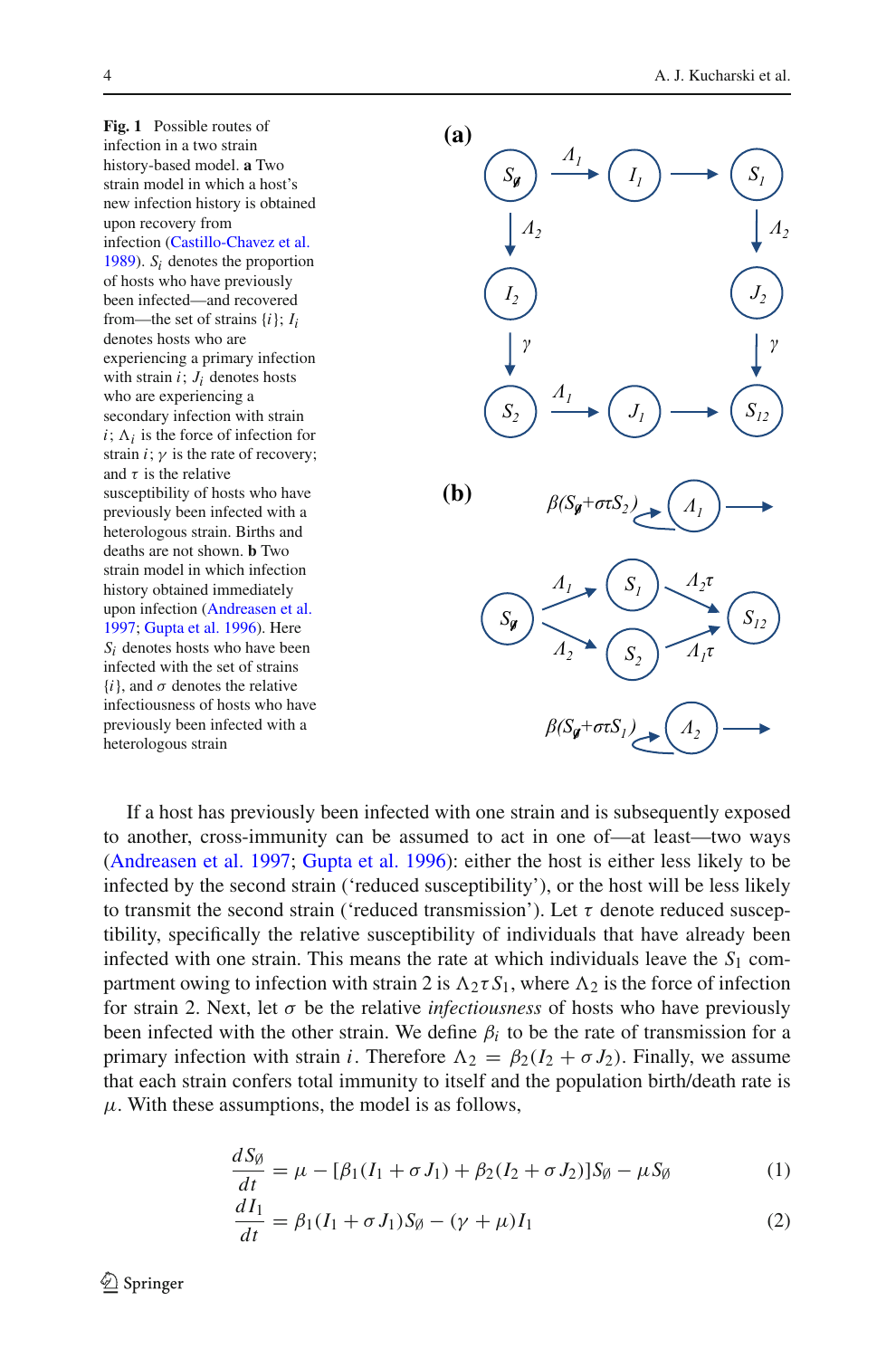<span id="page-5-1"></span><span id="page-5-0"></span>
$$
\frac{dI_2}{dt} = \beta_2 (I_2 + \sigma J_2) S_{\emptyset} - (\gamma + \mu) I_2
$$
\n(3)

$$
\frac{dS_1}{dt} = \gamma I_1 - \beta_1 (I_2 + \sigma J_2) \tau S_1 - \mu S_1
$$
\n(4)

$$
\frac{dS_2}{dt} = \gamma I_2 - \beta_2 (I_1 + \sigma J_1) \tau S_2 - \mu S_2 \tag{5}
$$

<span id="page-5-2"></span>
$$
\frac{dJ_1}{dt} = \beta_1 (I_1 + \sigma J_1) \tau S_2 - (\gamma + \mu) J_1
$$
\n(6)

<span id="page-5-3"></span>
$$
\frac{dJ_2}{dt} = \beta_2 (I_2 + \sigma J_2) \tau S_1 - (\gamma + \mu) J_2 \tag{7}
$$

$$
\frac{dS_{12}}{dt} = \gamma (J_1 + J_2) - \mu S_{12}
$$
\n(8)

where  $\gamma$  is the rate of recovery.

As additional strains are added, the complexity of this model increases substantially. For *n* strains, the model has  $(n + 2)2^{n-1}$  variables [\(Andreasen et al. 1997](#page-21-3)). To simplify the model, we can assume that individuals obtain an updated infection history immediately upon infection [\(Gupta et al. 1996](#page-22-7); [Ferguson and Andreasen 2002](#page-22-12)). This is equivalent either to assuming that hosts are immediately available for further infection—and hence superinfection is implicitly allowed—or having a mathematical approximation in which hosts spend a negligibly small part of their lives infected (i.e.  $\mu/\gamma$  is small).

We define  $\hat{I}_i = I_i + \sigma J_i$  to be the weighted proportion of the population who contribute to the force of infection for strain *i*. Because infection history is updated immediately, individuals who are in the  $I_i$  compartment are always in one of the  $S$ compartments too. Hence  $S_{\emptyset} + S_1 + S_2 + S_{12} = 1$ .

Let  $\Lambda_i = \beta I_i$  denote the force of infection for strain *i*. We can specify  $d\Lambda_i/dt$ using the definition of  $\Lambda_i$  and Eqs. [3](#page-5-0)[–4](#page-5-1) and [6](#page-5-2)[–7.](#page-5-3) Hence our system no longer depends explicitly on  $I_i$  and  $J_i$ , and we can rewrite the model using  $2^n + n$  variables. Note that we do not need to keep track of individuals who have left  $I_i$ , as they are already included in one of the  $S_i$  compartments. As before,  $\tau$  denotes the relative susceptibility of hosts previously infected with the other strain and  $\sigma$  denotes relative infectiousness. Hence  $\tau$  influences the transitions between the *S* compartments (Fig. [1b](#page-4-0)), while both  $\tau$  and  $\sigma$  influence the rate at which the force of infection changes. The updated system is as follows:

$$
\frac{dS_{\emptyset}}{dt} = \mu - (\Lambda_1 + \Lambda_2)S_{\emptyset} - \mu S_{\emptyset}
$$
\n(9)

$$
\frac{dS_1}{dt} = \Lambda_1 S_{\emptyset} - \tau \Lambda_2 S_1 - \mu S_1 \tag{10}
$$

$$
\frac{dS_2}{dt} = \Lambda_2 S_{\emptyset} - \tau \Lambda_1 S_2 - \mu S_2 \tag{11}
$$

$$
\frac{dS_{12}}{dt} = \tau \Lambda_1 S_2 + \tau \Lambda_2 S_1 - \mu S_{12}
$$
 (12)

$$
\frac{d\Lambda_1}{dt} = \beta(S_\emptyset + \sigma \tau S_2)\Lambda_1 - (\gamma + \mu)\Lambda_1 \tag{13}
$$

 $\mathcal{L}$  Springer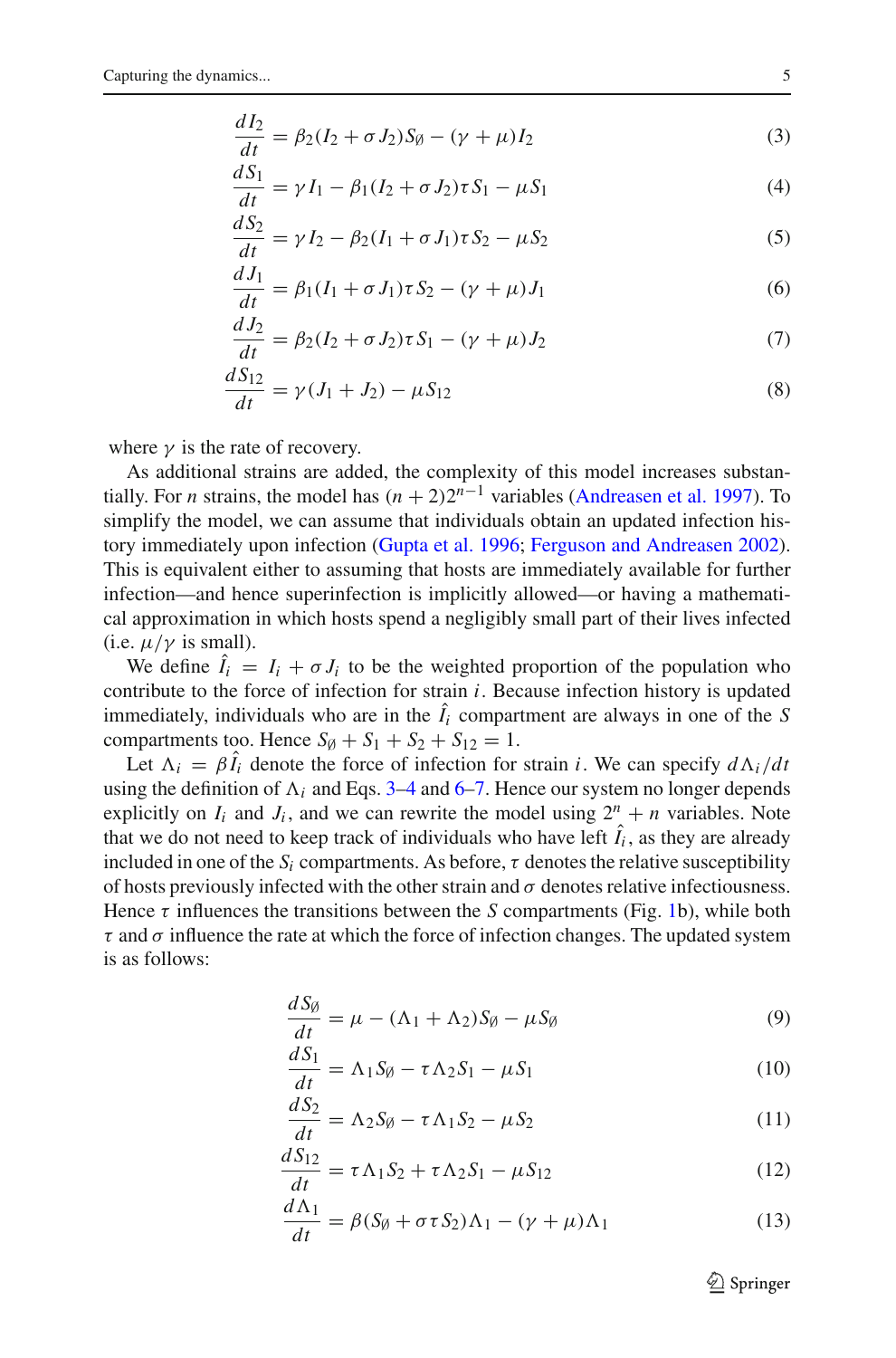$$
\frac{d\Lambda_2}{dt} = \beta(S_\emptyset + \sigma \tau S_1)\Lambda_2 - (\gamma + \mu)\Lambda_2.
$$
 (14)

## *2.2.2 Extension to multiple strains*

When multiple strains are included in a model, set notation can be used to distinguish between infection histories [\(Andreasen et al. 1997\)](#page-21-3). For *n* disease strains, we define  $\mathcal{N} = \{1, \ldots, n\}$  to be the set of all strains, and let *X* be some subset of *N*. There are  $2^n$  subsets of N, each representing a different infection history (including the empty set  $\emptyset$  for totally naive individuals). The possible subsets for a three strain model are shown in Fig. [2.](#page-6-0)  $S_X$  denotes the proportion of the population that have been infected by all strains in set  $X \subseteq \mathcal{N}$ , but not by any strain in  $\mathcal{N} \backslash X$  (i.e. strains not in their infection history). These sets are disjoint and  $\sum_{X \subseteq \mathcal{N}} S_X = 1$ .

To include the reduced transmission assumption, we define  $\sigma(Y, i)$  to be the relative contribution to the force of infection for strain *i* from individuals who have infection history *Y*. We require  $\sigma(\emptyset, i) = 1$  for any *i*, so total lack of acquired immunity results in transmission at rate  $\beta$ , and  $\sigma(Y, i) = 0$  if  $i \in Y$ , to prevent transmission of an already seen strain.

As before, reduction in susceptibility acts in two ways. First, individuals with infection history *Y* have the force of infection of strain *i* reduced by a factor  $\tau(Y, i)$ . Second, the rate at which  $\Lambda_i$  increases is also reduced by  $\tau(Y, i)$ , due to reduced disease prevalence among hosts in *SY* . If we assume that infecting strains immediately become part of an individual's infection history [\(Anderson and May 1991\)](#page-21-4), we obtain the following set of equations [\(Ferguson and Andreasen 2002](#page-22-12)),

<span id="page-6-1"></span>
$$
\frac{dS_X}{dt} = \mu \delta_{X,\emptyset} + \sum_{j \in X} \tau(X \setminus j, j) \Lambda_j S_{X \setminus j} - \sum_{j \notin X} \tau(X, j) \Lambda_j S_X - \mu S_X \tag{15}
$$

<span id="page-6-0"></span>

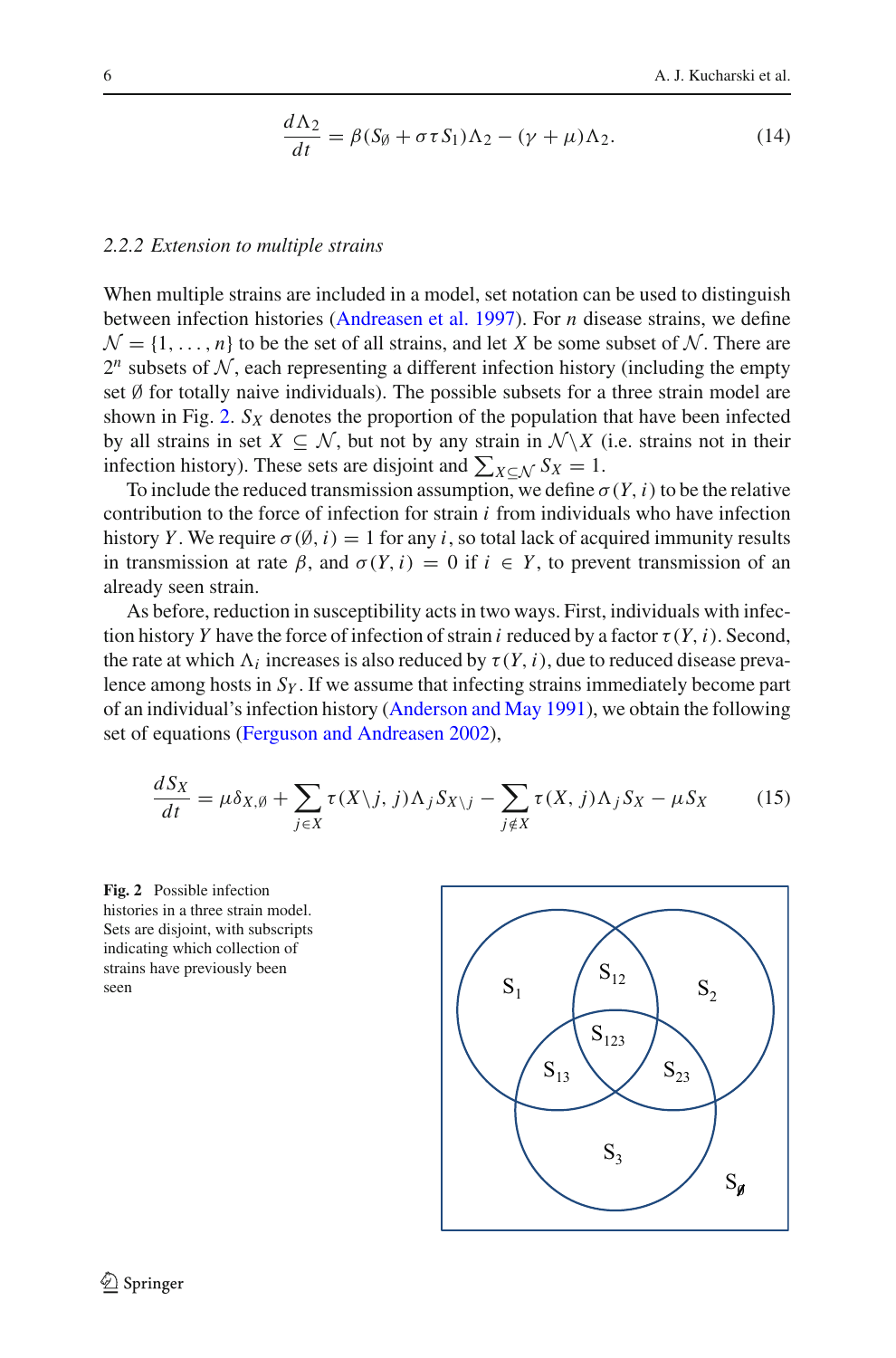<span id="page-7-0"></span>
$$
\frac{d\Lambda_i}{dt} = \beta \Lambda_i \sum_{Y \subset \mathcal{N}} \tau(Y, i)\sigma(Y, i)S_Y - (\gamma + \mu)\Lambda_i
$$
\n(16)

where  $\mu$  represents population birth and death rate (assuming constant population size),  $\delta_{X}$  *i*s the Kronecker delta function (hence individuals are born only into the  $S_{\emptyset}$  compartment), and  $\gamma$  denotes recovery rate.

#### **2.3 Model dimension**

The drawback with history-based models is the sheer number of possible variables that the system generates: given *n* strains, there are  $2^n$  combinations of infection an individual could have seen [\(Andreasen et al. 1997](#page-21-3)). Although the dynamics of up to ten strains have been examined using a full history-based framework [\(Gomes et al.](#page-22-13) [2002\)](#page-22-13), it has been technically challenging to explore more strains than this.

One alternative is to focus on the equilibrium dynamics of a completely symmetric system, [where](#page-21-5) [all](#page-21-5) [strains](#page-21-5) [have](#page-21-5) [the](#page-21-5) [same](#page-21-5) [epidemiological](#page-21-5) [properties](#page-21-5) [\(](#page-21-5)Abu-Raddad and Ferguson [2004](#page-21-5)). Models with this very specific structure are not intended as a system to be fitted to disease data, but rather make it possible to make some analytic progress on the problem of strain complexity by exploring symmetric extreme cases. Alternatively, reduced versions of the history-based model, described in the following sections, can be used to explore certain aspects of the system in a tractable way.

# **2.4 Model reduction via symmetry**

It is possible to use the symmetry of the strain space to reduce the number of variables in Eqs. [15–](#page-6-1)[16.](#page-7-0) For instance, suppose there are three strains, with strains 1 and 3 giving the same degree of cross-immunity to strain 2, but no cross-immunity to each other. If strains 1 and 3 have the same epidemiological properties, they can therefore be recorded as one variable in the system [\(Lin et al. 1999\)](#page-23-2).

Next, suppose each strain is defined by two loci and two alleles, which is analogous in terms of symmetry to a circle of four strains [\(Gog and Swinton 2002](#page-22-14)). If crossimmunity only acts to reduce transmission (i.e.  $\tau \equiv 1$ ), then [Gupta et al.](#page-23-3) [\(1998\)](#page-23-3) showed that symmetry of this strain space can be exploited to define the model using only 8 immunity variables, rather than  $2^4 = 16$ . This approach was an extension of an earlier, approximate method, which used four immunity variables [\(Gupta et al. 1996](#page-22-7)). The approach can also be extended for strains with multiple alleles [\(Gupta et al. 1998](#page-23-3)).

The same type of reduction may be exploited more generally if we assume crossimmunity between strains—as measured by antigenic similarity—is consistent with a space in which a given set of strains can be organized into antigenic 'neigh-bourhoods' [\(Ferguson and Andreasen 2002\)](#page-22-12). For each strain *i*, define  $\{i\} = N_0(i)$  $\subseteq$  *N*<sub>1</sub>(*i*) ⊆ ··· ⊆ *N<sub>m</sub>*(*i*) = *N* to be a nested sequence denoting collections of strains that are within a particular antigenic distance of strain *i*. At one end, we have the strain *i* itself,  $\{i\}$ ; at the other, the complete set of all strains  $N$ .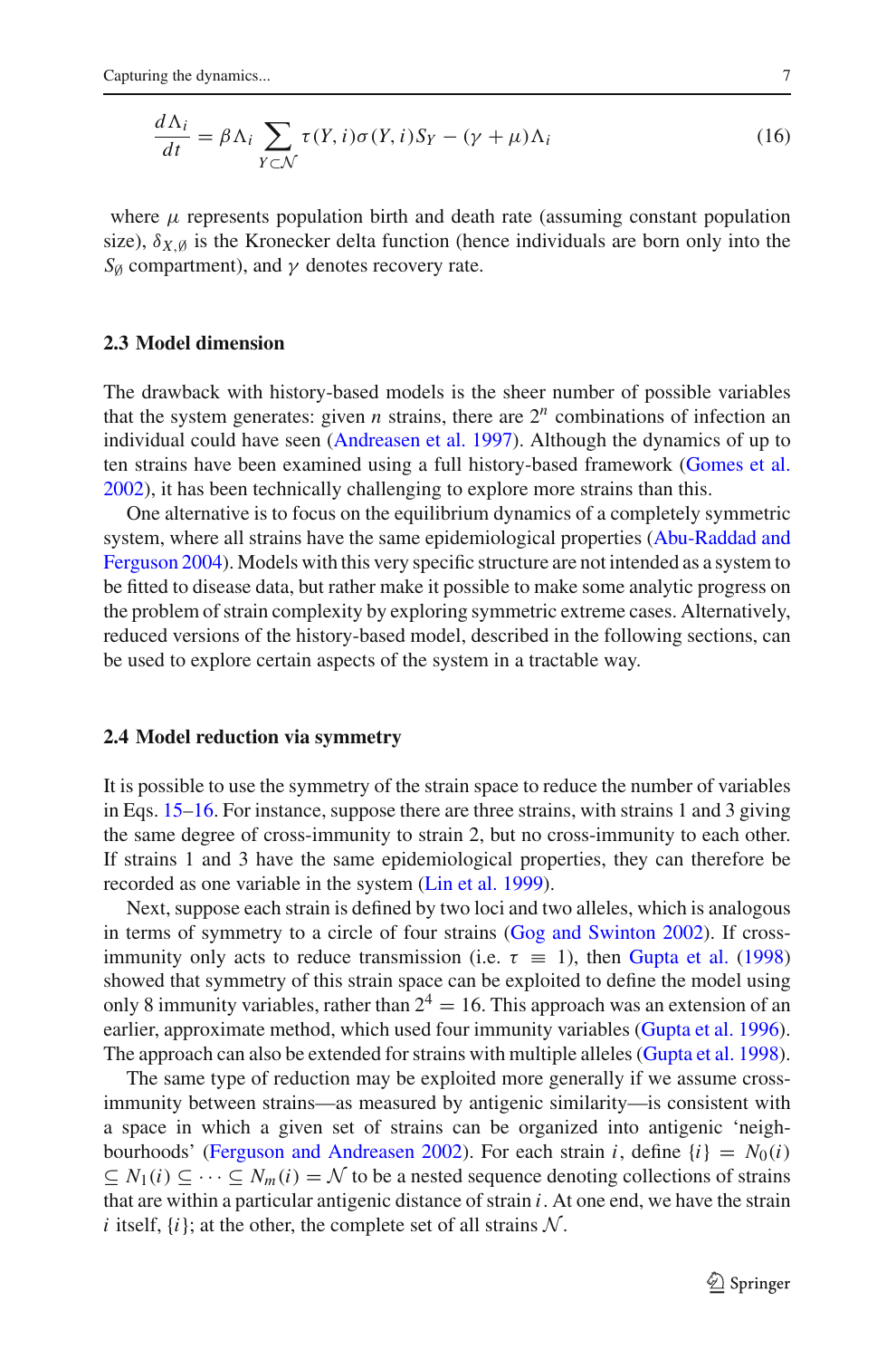<span id="page-8-0"></span>

Given a particular infection history, we require cross-immunity against strain *i* to depend on the distance between past infections and strain *i*. If a host's most related previous infection is in the set  $N_k(i)\backslash N_{k-1}(i)$ , then we assume transmission is reduced by a factor  $\sigma_k$  (Fig. [3\)](#page-8-0). Previously seen strains that are less related, and hence in larger neighbourhoods, do not influence cross-immunity. Hence this formulation is equivalent to cross-immunity taking the form of a minimum function, with  $\sigma(Y, i)$  =  $\sigma_k$ , where

$$
k = \min\{j \mid Y \cap \left(N_j(i)\backslash N_{j-1}(i)\right) \neq \emptyset\}.
$$
 (17)

If this form holds, population immunity to strain *i* can be expressed in terms of the number of hosts with immunity to one or more strains in each of the  $k = 0, \ldots, m$ neighbourhoods,

<span id="page-8-3"></span><span id="page-8-2"></span><span id="page-8-1"></span>
$$
\hat{S}_i^k = \sum_{N_k(i) \cap X \neq \emptyset} S_X \tag{18}
$$

where  $\hat{S}^m_i = 1$  by definition. If we assume reduced transmission (i.e.  $\tau \equiv 1$ ), Eqs. [15–](#page-6-1) [16](#page-7-0) can be written as follows [\(Ferguson and Andreasen 2002\)](#page-22-12)

$$
\frac{d\hat{S}_i^k}{dt} = \left(\sum_{j \in N_k(i)} \Lambda_j\right) (1 - \hat{S}_i^k) - \mu \hat{S}_i^k \tag{19}
$$

$$
\frac{d\Lambda_i}{dt} = \beta_i \Lambda \sum_{k=1}^m \sigma_k (\hat{S}_i^k - \hat{S}_i^{k-1}) - (\gamma + \mu) \Lambda_i.
$$
 (20)

(Note that [Ferguson and Andreasen](#page-22-12) [\(2002](#page-22-12)) used  $T_i^k$  rather than  $\hat{S}_i^k$ .) For *n* strains with *m* immunity neighbourhoods, this method reduces the  $O(2^n)$  system to  $n \times (m + 1)$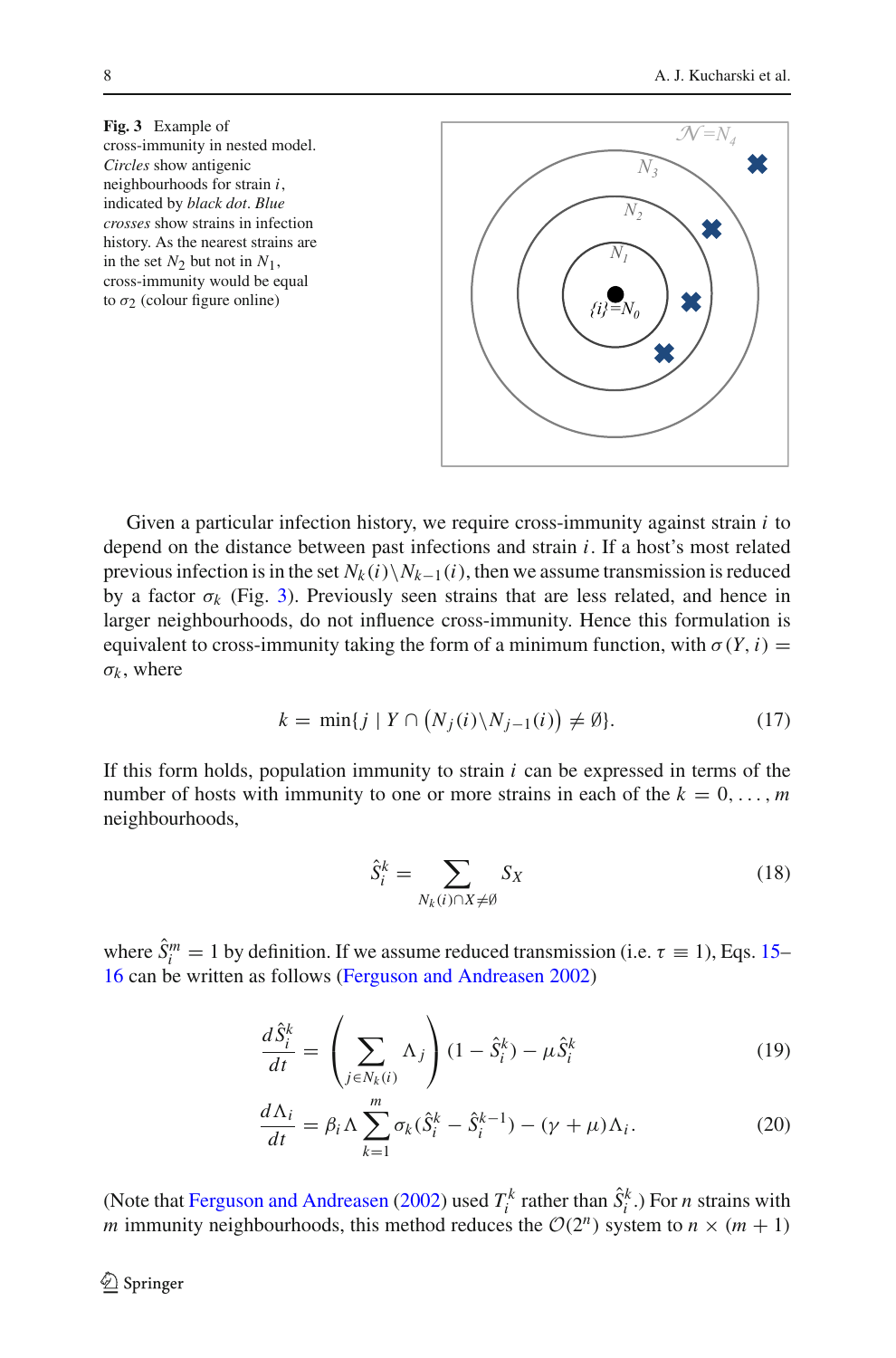dynamic equations. For strains defined by *E* epitopes, each taking one of *A* alleles, and immunity depending on the number of epitopes previously seen, there are therefore  $A<sup>E</sup>(E + 1)$  equations [\(Minayev and Ferguson 2008\)](#page-23-4).

Reduction in model dimension via symmetry requires three main sacrifices to be made. First, cross-immunity must take the form of reduced transmission; a similar general reduction is yet to be achieved for a model with reduced susceptibility. The cross-immunity function is also constrained by the set of antigenic neighbourhoods, with the reduction dependent on the use of a minimum function, rather than a generic  $\sigma(Y, i)$  cross-immunity term. Finally, without information on individuals' full infection histories, it is not possible to ascertain the level of immunity against new strains. For instance, suppose a novel strain *z*—not previously included in Eqs. [19](#page-8-1)[–20](#page-8-2) were introduced to the population. Using the information stored in the  $2^n$  variables, it would be possible, via the  $\sigma(Y, z)$  function, to calculate susceptibility to the new strain in the full history based model. However, in this reduced framework there is no way of constructing the new  $\hat{S}_z^k$  compartments from the existing set of variables,  $\{\hat{S}_i^k \mid i \in \mathcal{N}, k = 0, \ldots, m\}.$ 

### **2.5 Model reduction via age structure**

Another way to group strains into overlapping sets, as in Eq.  $18$ , is to define  $S_i$  to be the proportion of susceptibles who have seen *at least* strain *i*. Formally,

$$
\hat{S}_i = \sum_{X \mid i \in X} S_X. \tag{21}
$$

If we assume reduced transmission again, Eqs. [15–](#page-6-1)[16](#page-7-0) can therefore be expressed as [\(Kucharski and Gog 2012a](#page-23-5)),

$$
\frac{dS_{\emptyset}}{dt} = \mu - S_{\emptyset} \sum_{i} \Lambda_{i} - \mu S_{\emptyset}
$$
 (22)

<span id="page-9-0"></span>
$$
\frac{d\hat{S}_i}{dt} = (1 - \hat{S}_i)\Lambda_i - \mu \hat{S}_i
$$
\n(23)

$$
\frac{d\Lambda_i}{dt} = \beta Q_i \Lambda_i - (\gamma + \mu) \Lambda_i \tag{24}
$$

where  $Q_i$  is the 'potential infectivity' of strain *i* [\(Andreasen and Sasaki 2006](#page-21-6)),

<span id="page-9-1"></span>
$$
Q_i = \sum_{Y \subset \mathcal{N}} \sigma(Y, i) S_Y. \tag{25}
$$

This measures the contribution to the force of infection if all hosts were to become infected.

Although Eqs. [23](#page-9-0)[–24](#page-9-1) only depend on *i* explicitly,  $Q_i$  is a function of all  $2^n$  sets, and unless each  $S_Y$  can be expressed in terms of  $S_i$  variables, the system is intractable. One solution is to introduce age structure [\(Kucharski and Gog 2012a](#page-23-5)).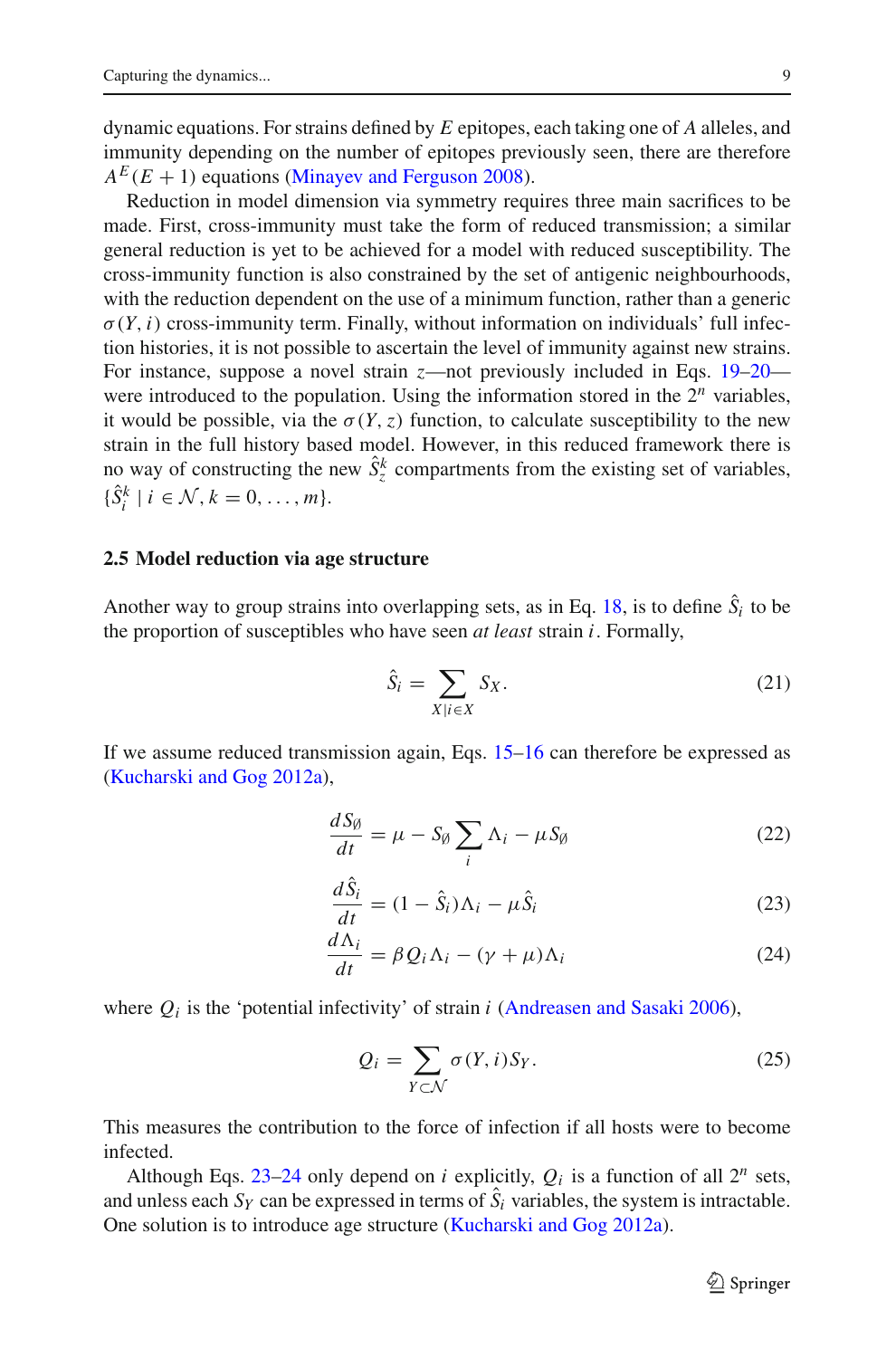If immunity acts only to reduce transmission, one might naively expect the probability of having been infected with any two particular strains to be independent: infection with the first strain will not change the rate at which hosts become infected with the second, just the rate at which they transmit. Hence in a two-strain model, might expect  $S_{12} = S_1 S_2$ . However, if we know a randomly chosen host has previously been infected with the first strain some point in their life, it means they are more likely to be old than young. Hence they are more likely to have also experienced another specific event in the past, such as infection with the second strain. This means  $S_{12} \geq S_1 S_2$ .

The problem can be resolved using the same age-structured logic; if we focus on a specific age group, independence is maintained. In the full model, we can therefore express the proportion of the population with a particular infection history in terms of the component parts of that infection history:

$$
\frac{S_Y(a,t)}{P_a} = \prod_{j \in Y} \frac{\hat{S}_j(a,t)}{P_a} \prod_{k \notin Y} \left(1 - \frac{\hat{S}_k(a,t)}{P_a}\right)
$$
(26)

where  $P_a$  as the equilibrium age distribution of the population. This makes it possible to express  $Q_i(a)$  as a function of the variables  $\{\hat{S}_i(a) \mid j \in \mathcal{N}\}\)$ . Using this result, we obtain an  $\mathcal{O}(n)$  model:

$$
\frac{\partial S_{\emptyset}}{\partial t} = \mu \delta(a) - S_{\emptyset} \sum_{i} \Lambda_{i} - \mu S_{\emptyset} - \frac{\partial S_{\emptyset}}{\partial a}
$$
(27)

<span id="page-10-0"></span>
$$
\frac{\partial \hat{S}_i}{\partial t} = (P_a - \hat{S}_i) \Lambda_i - \mu \hat{S}_i - \frac{\partial \hat{S}_i}{\partial a} \tag{28}
$$

<span id="page-10-1"></span>
$$
\frac{d\Lambda_i}{dt} = \left(\int_0^\infty \beta Q_i(a) \, da\right) \Lambda_i - (\gamma + \mu) \Lambda_i. \tag{29}
$$

where  $\delta(a)$  is the Dirac delta function. This method of reduction, using independence to reconstruct the *SY* sets, avoids two of the drawbacks of the symmetry approach discussed in the previous section. First,  $\sigma(Y, i)$  is no longer restricted to a minimum function, and can now take a variety of forms. Second, because we can reproduce any combination of past infections, it possible to calculate  $Q_i$ —and hence the level of population immunity—for any strain, even if it was not present in the system initially. The model can therefore incorporate a much larger number of potential strains, and can be used to assess the amount of selection on specific strains of an evolving pathogen.

As well as the necessary reduced transmission assumption, which was also required in the previous section, there are two additional drawbacks to the age-structured approach. The introduction of age dependency increases model complexity, requiring a system of PDEs rather than ODEs, making it challenging to obtain analytic results, and the requirement that infection with each strain is independent for a specific age group also limits the type of population structure that can be imposed. Although Eqs. [28–](#page-10-0)[29](#page-10-1) are still valid if more realistic transmission between age groups is introduced [\(Kucharski and Gog 2012c\)](#page-23-6), a metapopulation framework, for example, with commuting between patches would not be possible because individuals arriving from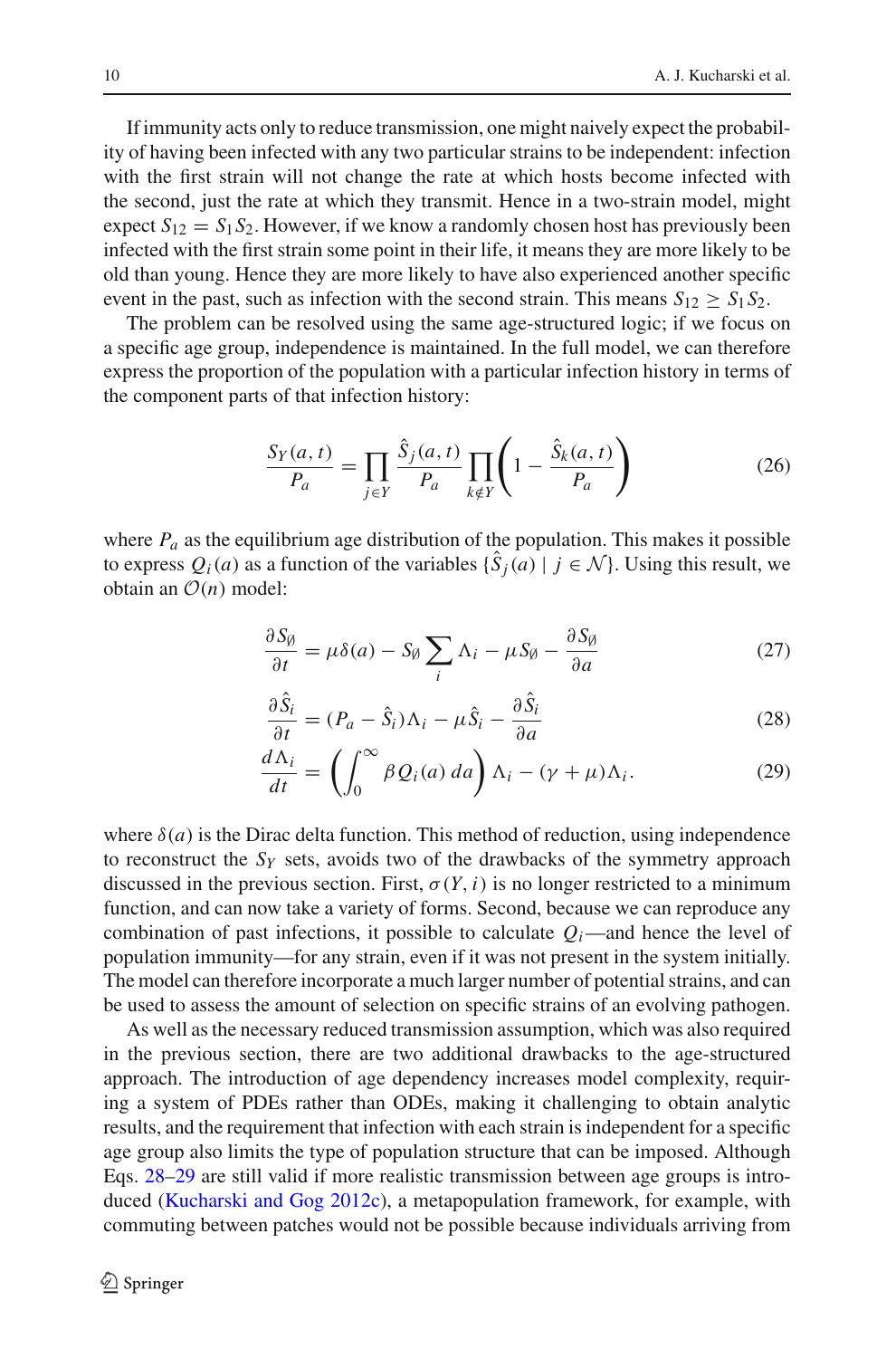different sub[populations](#page-24-7) [may](#page-24-7) [have](#page-24-7) [previously](#page-24-7) [been](#page-24-7) [exposed](#page-24-7) [to](#page-24-7) [different](#page-24-7) [strains](#page-24-7) [\(](#page-24-7)Wikramaratna et al. [2014](#page-24-7)).

#### **2.6 Status-based models**

<span id="page-11-0"></span> $\overline{a}$ 

The full individual-based model records both the infection history and current immune status of each host. However, there may not be a straightforward relationship between the two: for influenza, infections may not always produce an immune response, and immunity to a certain strain could potentially be generated by one of several past infections [\(Potter 1979\)](#page-24-3). In principle, it should be possible to develop a compartmental model that accounted for both infection history and immune status. However, in practice the number of possible combinations of infection history and immune status—and hence compartments required—would likely result a model more complex than even a full individual-based framework. To ensure analytical and computational tractability, history-based models therefore capture the individual infection histories in a population, but not the immune statuses; status-based models [\(Gog and Swinton 2002\)](#page-22-14) do the opposite, recording the current immune status of individuals in the population, but not the combination of past infections that generated that immunity.

In a history-based framework, partial cross-immunity must take form of every individual being equally partially immune to a particular strain. In other words, it is assumed that individuals with the same infection history will respond to subsequent infection in an identical way: if the set of strains *Y* have been previously seen, they will transmit strain *i* with probability  $\sigma(Y, i)$ .

An alternative assumption is that upon infection some individuals become completely immune, while the rest remain susceptible. This is known as 'polarized immunity' [\(Gog and Swinton 2002](#page-22-14)). It is possible to include this assumption if the model is 'status-based', with compartments that represent which strains an individuals is totally immune to. The assumption of polarized immunity is not essential in a status-based model (see below), although it does serve to give perhaps the simplest verbal interpretation of the system and also illustrates a type of model that cannot be captured in a history-based framework.

First, we describe the full status-based model. Suppose  $S_X$  now represents the proportion of individuals who are immune to strains in set *X*. Define  $C(Y, X, j)$  to be the probability an individual who previously had immunity to a set of strains *Y* gains immunity against the set of strains *X* upon infection with strain *j*. Assuming that cross-immunity acts to reduce susceptibility, the full status-based model can be expressed as follows [\(Gog and Swinton 2002\)](#page-22-14),

$$
\frac{dS_X}{dt} = \mu \delta_{X,\emptyset} + \sum_{j \in \mathcal{N}} \sum_{Y \subset \mathcal{N}} C(Y, X, j) \Lambda_j S_Y - \sum_{j \notin X} \Lambda_j S_X - \mu S_X \tag{30}
$$

<span id="page-11-1"></span>
$$
\frac{d\Lambda_i}{dt} = \beta_i \Lambda_i \sum_{Y|j \notin Y} S_Y - (\gamma + \mu) \Lambda_i \tag{31}
$$

It is assumed that hosts are susceptible to the infecting strain, that each strain gives immunity to itself, and immunity is only gained. In Eqs. [30](#page-11-0)[–31,](#page-11-1) this means that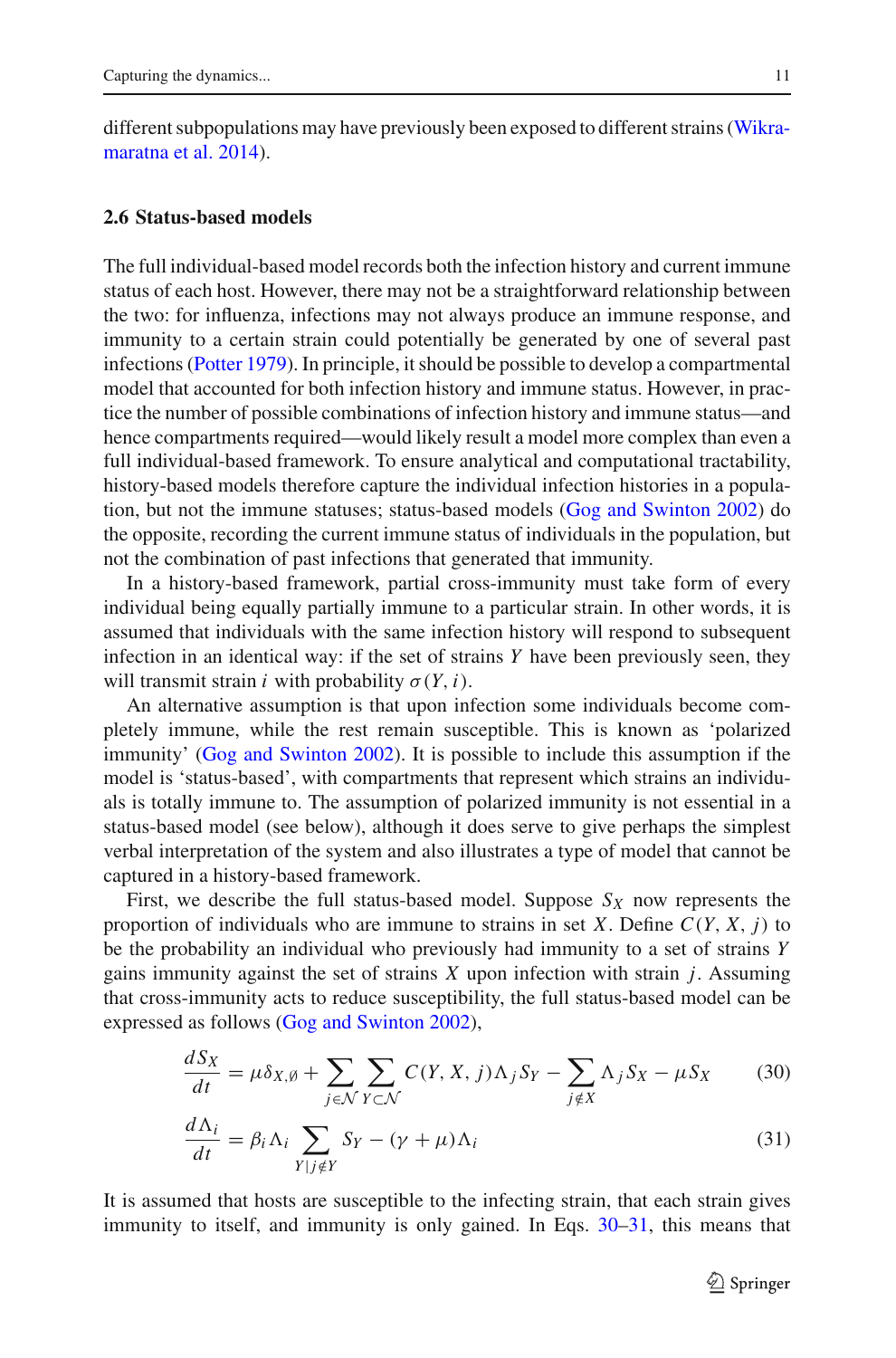$C(Y, X, j)$  [takes](#page-22-14) [non-zero](#page-22-14) [values](#page-22-14) [only](#page-22-14) [if](#page-22-14)  $j \notin Y$ ,  $j \in X$  and  $Y \subset X$  (Gog and Swinton [2002](#page-22-14)).

Once again, if cross-immunity is assumed to reduced transmission rather than susceptibility, a reduced version of the status-based model can be expressed in terms of the proportion of the population susceptible to each particular strain [\(Gog and Grenfell](#page-22-15) [2002\)](#page-22-15),

<span id="page-12-0"></span>
$$
\theta_i = 1 - \sum_{i \in X} S_X. \tag{32}
$$

The full system is as follows [\(Gog and Grenfell 2002\)](#page-22-15),

$$
\frac{d\theta_i}{dt} = \mu - \theta_i \sum_j \beta \sigma_{ij} I_j - \mu \theta_i \tag{33}
$$

<span id="page-12-1"></span>
$$
\frac{dI_i}{dt} = \beta \theta_i I_i - \gamma I_i - \mu I_i.
$$
\n(34)

where  $\sigma_{ij}$  is the probability an individual will leave compartment  $\theta_i$  upon infection with strain *j*. Although the assumption of reduced transmission is important, it is possible to collapse the system to  $\mathcal{O}(n)$  because the equations track the immune status of the population in a minimal way. Only the information essential for knowing how strain prevalences change in future is retained.

In an equivalent interpretation of Eqs.  $33-34$ , the variable  $\theta_i$  can be thought of as tracking the 'effective susceptibility' of the population to strain *i*. Under the reduced transmission assumption, this means the contribution to force of infection if the full population were infected.

Such an interpretation includes the possibility that individuals are partially immune, and hence upon infection would transmit at a lower rate. These individuals are represented in the model by being partially in the  $\theta_i$  compartment [\(Gog 2008](#page-22-16)). In the reduced transmission status-based model,  $\theta_i$  can therefore be thought of as a sum of the population proportions weighted by their relative transmission potential for strain *i*.

As well as deriving an  $O(n)$  model using the reduced transmission assumption, it is possible to simplify the model in Eqs. [30–](#page-11-0)[31](#page-11-1) to an  $O(n^2)$  framework through a moment-closure approximation [\(Kryazhimskiy et al. 2007](#page-23-7)). This is implemented by expressing higher order terms as a combination of lower order ones. For example, an order-1 approximation reduces the model so that the dynamics are expressed in terms of  $S_i$ , the proportion of the population that have immunity against strain  $i$ , where

<span id="page-12-2"></span>
$$
\hat{S}_i = \sum_{X \mid i \in X} S_X. \tag{35}
$$

If we assume that individuals have probability  $\sigma_{ij}$  of gaining immunity to strain *i* upon infection with strain *j*, we can set  $C(Y, X, j) = \sigma_{ij}$  if  $i, j \notin Y$ , and zero otherwise.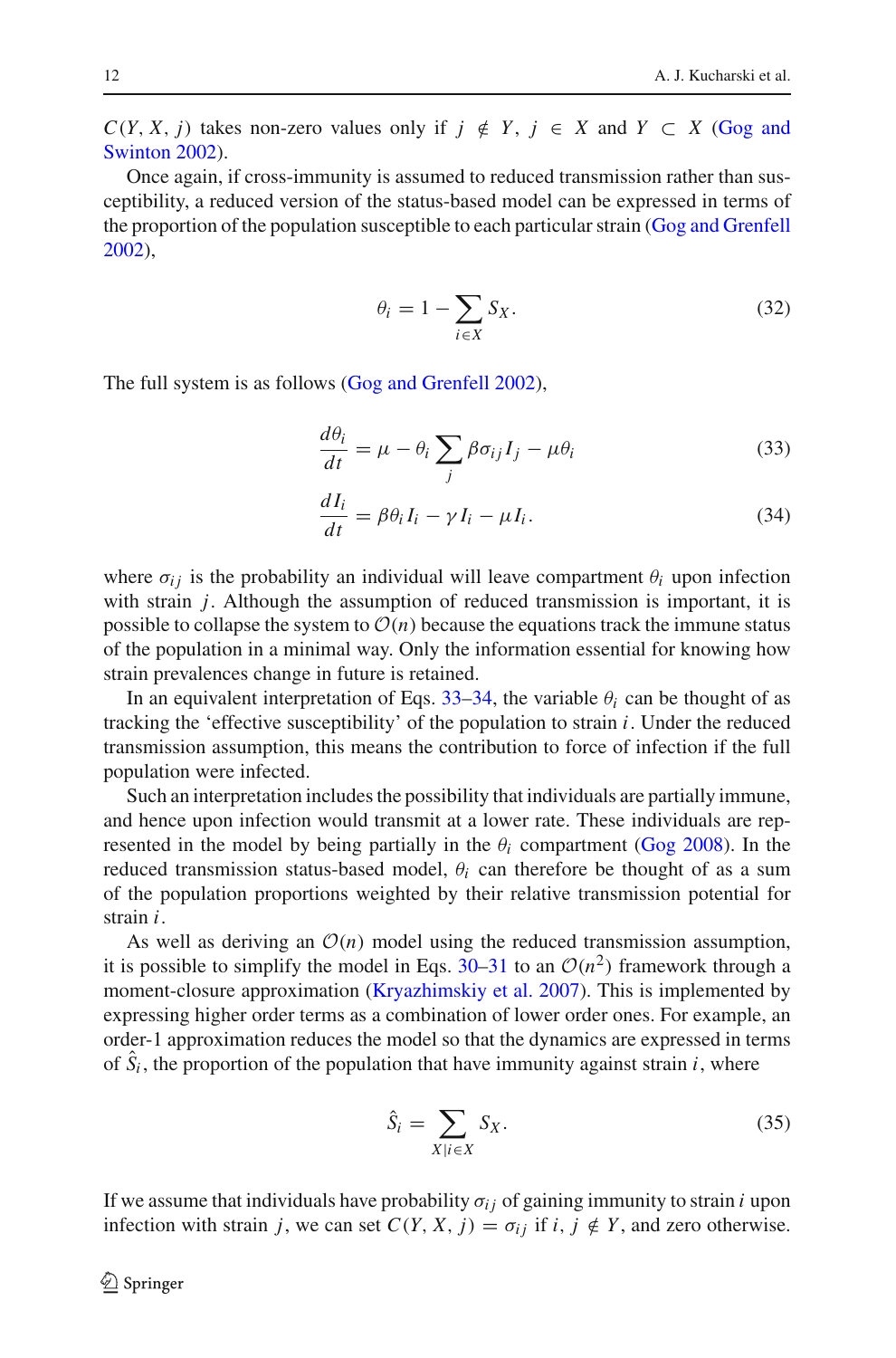Rewriting Eqs. [30–](#page-11-0)[31](#page-11-1) using Eq. [35,](#page-12-2) we obtain [\(Kryazhimskiy et al. 2007\)](#page-23-7):

$$
\frac{dS_i}{dt} = \sum_{j \in \mathcal{N}} \Lambda_j \sigma_{ij} (1 - \hat{S}_i - \hat{S}_j + \hat{S}_{ij}) - \mu \hat{S}_i
$$
(36)

$$
\frac{d\Lambda_i}{dt} = \beta_i \Lambda_i (1 - \hat{S}_i) - (\gamma + \mu) \Lambda_i.
$$
 (37)

Note that  $(1 - S_i - S_j + S_{ij})$  is the proportion of the population that do not have immunity against strain *i* or *j*. For the model to be order-1, we need to express  $S_{ij}$ , the proportion of the population that have immunity against strains  $i$  and  $j$ , in terms of  $S_i$  and  $S_j$ . One option is to use independence closure, with higher order terms approximated as follows,

$$
\hat{S}_{ij} = \begin{cases} \hat{S}_i \hat{S}_j & \text{if } i \neq j \\ \hat{S}_i & \text{if } i = j \end{cases} . \tag{38}
$$

#### **2.7 Comparison of models**

# *2.7.1 Model structure*

In mathematical modelling of biological systems, there is often a need to balance complexity, particularly the number of variables in a model, with the ability to include biologically realistic assumptions. When evaluating strain models here, we also consider whether a model can incorporate the addition of new strains mid-way through a simulation without recording additional variables in advance.

The main compartmental models currently available for exploring multiple strain dynamics are summarised in Table [1.](#page-13-0) Many of the models with few variables require that cross-immunity between strains acts to reduce transmission. The assumption of reduced transmission is mathematically convenient because it means immunity to one strain does not influence susceptibility to another. Hence immu-

<span id="page-13-0"></span>

| Model                      | Type      | Variables          | New strains    | Immunity reduces            |
|----------------------------|-----------|--------------------|----------------|-----------------------------|
| Individual-based model     |           | Many               | Yes            | Susceptibility/transmission |
| Andreasen et al. (1997)    | HB.       | $\mathcal{O}(2^n)$ | Yes            | Susceptibility/transmission |
| Gupta et al. (1998)*       | HВ        | $\mathcal{O}(n)$   | N <sub>0</sub> | Transmission                |
| Kucharski and Gog (2012a)  | HB.       | $\mathcal{O}(n)$   | Yes            | Transmission                |
| Gog and Swinton (2002)     | <b>SB</b> | $\mathcal{O}(2^n)$ | No             | Susceptibility              |
| Gog and Grenfell (2002)    | <b>SB</b> | $\mathcal{O}(n)$   | No             | Transmission                |
| Kryazhimskiy et al. (2007) | <b>SB</b> | $O(n^2)$           | N <sub>0</sub> | Susceptibility/transmission |
|                            |           |                    |                |                             |

**Table 1** Comparison of different models for *n* strains

Only two models store enough information to permit the introduction of new strains

*HB* history-based, *SB* status-based

∗ Generalised by [Ferguson and Andreasen](#page-22-12) [\(2002](#page-22-12))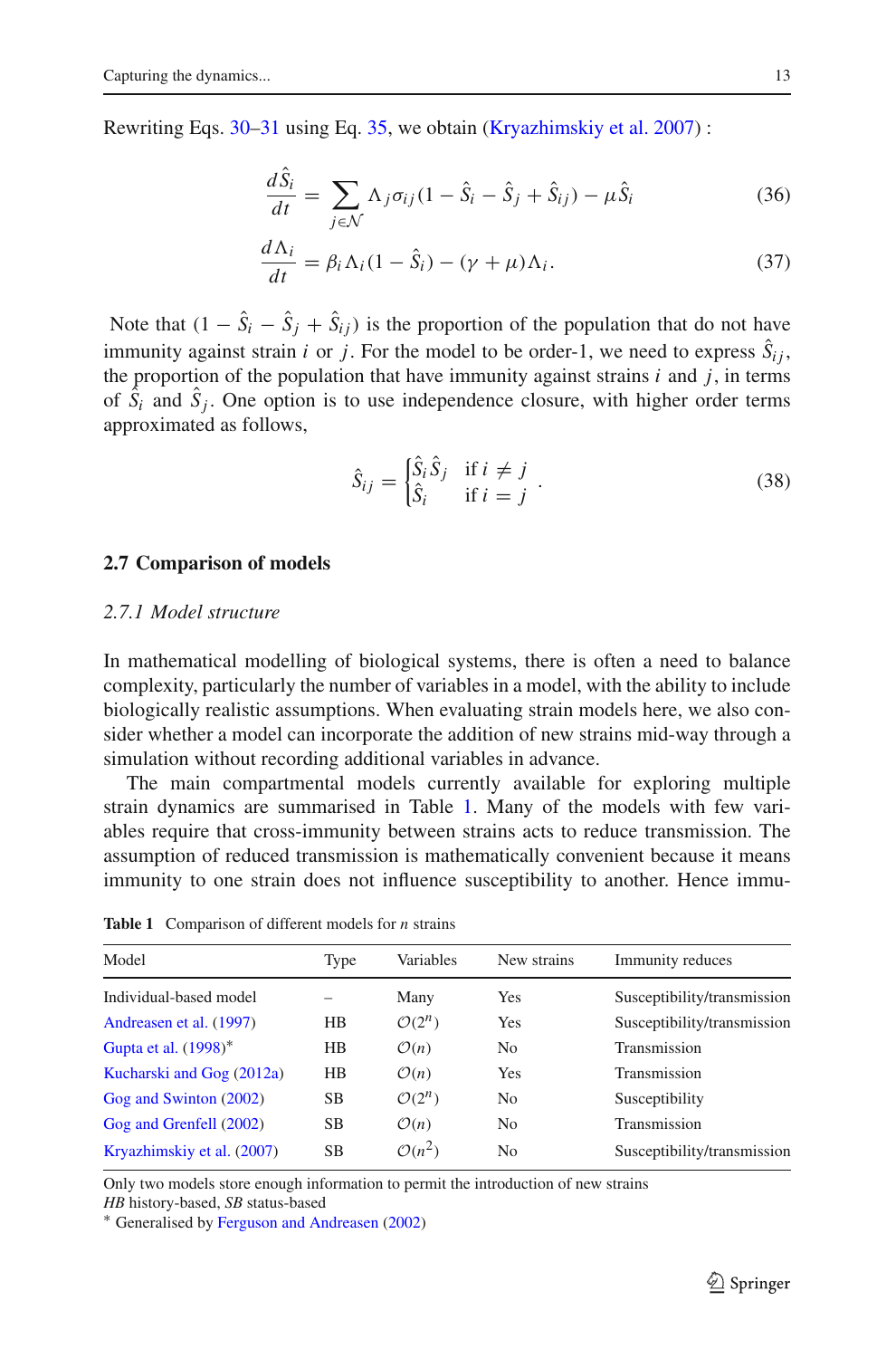nity will only change the rate at which individual passes the infection on, and not their probability of being infected. If cross-immunity leads to a reduction in susceptibility, the crucial simplifications in Eqs. [19,](#page-8-1) [23](#page-9-0) and [33](#page-12-0) are no longer possible.

From a biological point of view the assumption of reduced transmission can be awkward [\(Ballesteros et al. 2009](#page-21-7); [Kryazhimskiy et al. 2007](#page-23-7)). This is because upon infection we expect two events: the host becoming ill and transmitting the disease, and the production of antibodies by host's immune system. If the host already has immunity to that strain, their current antibodies might block infection without transmission or production of new antibodies occurring. Under the reduced infectivity assumption, immunity prevents an infected host from transmitting the virus, but does not prevent additional gain of immunity. This could lead to an overestimate of population immunity [\(Ballesteros et al. 2009](#page-21-7)). Despite this potential caveat, however, the dynamics of the history-based model appear to relatively insensitive to whether immunity is assumed to reduce transmission or susceptibility [\(Ferguson and Andreasen](#page-22-12) [2002\)](#page-22-12).

There is also the issue of whether cross-immunity is more plausible as it appears in a history-based model, or a status-based model with polarised immunity. Comparing to model output with the observed evolutionary dynamics of influenza can provide some insights [\(Ballesteros et al. 2009](#page-21-7)). Although it has been suggested that antigenic cluster replacement cannot occur in a simple SIR model [\(Gökaydin et al. 2007](#page-22-17)), the results of [Ballesteros et al.](#page-21-7) [\(2009](#page-21-7)) imply that it is possible in a status-based model with reduced transmission, but not in reduced susceptibility models, or a reduced transmission history-based model: in these, punctuated antigenic evolution results in too high a depletion of susceptibles. In addition, there appears to be a fundamental difference in the dynamics of the status-based and history based-models, with oscillations absent in the status-based framework [\(Dawes and Gog 2002](#page-22-18)). The precise assumptions that lead to oscillations in different strain models are yet to be established, however, and the determining factors in a mathematical framework may not have comprehensible analogues in our interpretations of the 'biology' of the model [\(Dawes and Gog](#page-22-18) [2002\)](#page-22-18).

These discrepancies illustrate the importance of understanding how different assumptions about cross-immunity affect model outputs. Biologically plausible assumptions do not necessarily generate biologically plausible dynamics, and vice versa. Moreover, choosing between two biologically distinct assumptions—such as reduced susceptibility and transmission—can sometimes have a negligible effect on model dynamics. Strain models inevitably have to balance realism with tractability; it is therefore important to know how different simplifications and assumptions influence model predictions.

In some cases, it is possible to incorporate additional realism without substantial additional complexity. History-based models require that all individuals with a particular infection history respond to a new strain in the same way. In contrast, statusbased models using polarised immunity can include heterogeneity in immune response between individuals, as can individual-based models. For history-based models, one way to incorporate heterogeneity is to explicitly group hosts by a characteristic such as genotype [\(Gupta and Galvani 1999\)](#page-22-19). Alternatively, if the characteristic of interest is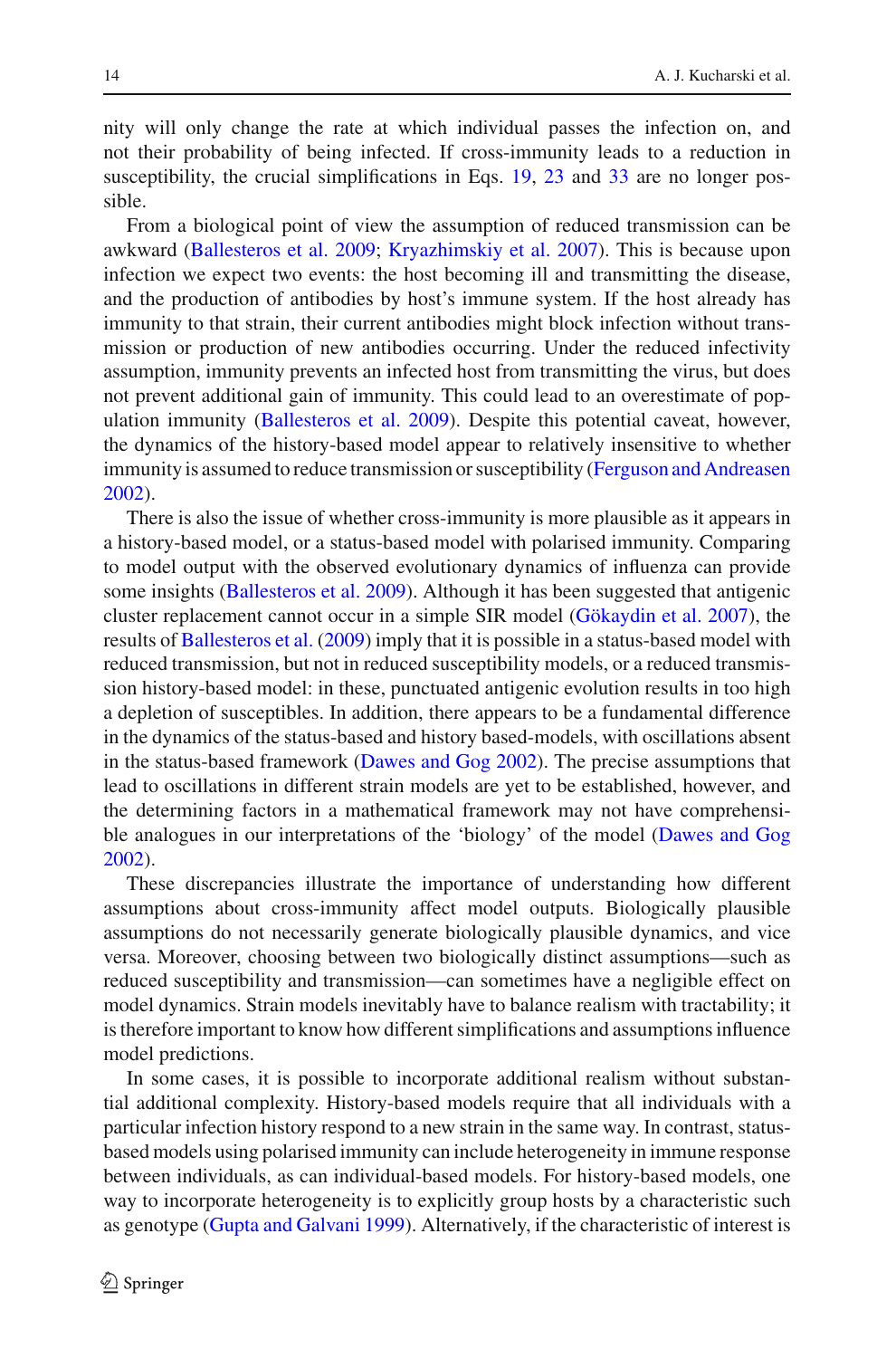age, differences could be explored in an age-structured reduced model: individuals are already grouped by age, and cross-immunity could therefore be defined as a function of age as well as infection history. Such a framework could be used to explore the phenomenon of 'immunosenescence', whereby the elderly exhibit a weaker immune response than younger groups [\(Caruso et al. 2009](#page-21-8)).

Further, in status-based models probability distributions have been used to vary the transition from one immune status to another [\(Cobey and Pascual 2011](#page-22-20)). This idea could also be used in history-based models, by treating the cross-immunity parameter as a random variable. There is also potential for this approach to be combined with within-host approximations [\(Pepin et al. 2010;](#page-24-8) [Volkov et al. 2010\)](#page-24-9). This would allow for more detailed exploration of how assumptions about the immune system affect population level dynamics.

# *2.7.2 Biological applications*

As well as depending on the assumptions that can be included, choice of modelling formulation will be influenced by the biological question being addressed. If the aim is to understand how cross-immunity affects the dynamics of the infection, models need to be sufficiently simple to simulate the number of hosts infectious with each strain at each point in time. Knowledge of the precise population history of infection and immunity is not required, as long as disease incidence is recorded. Some studies have used such models to examine the extent of antigenic variation over time, and the anti[genic](#page-22-15) [relationship](#page-22-15) [\('strain](#page-22-15) [structure'\)](#page-22-15) [between](#page-22-15) [co-circulating](#page-22-15) [strains](#page-22-15) [\(](#page-22-15)Gog and Grenfell [2002;](#page-22-15) [Gomes et al. 2002](#page-22-13); [Gupta et al. 1996,](#page-22-7) [1998\)](#page-23-3). Other studies have looked factors that can generate oscillations in strain incidence [\(Castillo-Chavez et al. 1989](#page-22-4); [Dawes and Gog 2002\)](#page-22-18), or the frequency at which epidemics occur [\(Andreasen 2003](#page-21-9)).

Previous comparisons of strain models have generally focused on the dynamics of a small number of strains [\(Dawes and Gog 2002](#page-22-18); [Ferguson and Andreasen 2002](#page-22-12); [Ballesteros et al. 2009](#page-21-7)). However, one of the strengths of reduced frameworks is that they allow a much larger strain space to be explored. The price of this simplicity is usually information: it is often not possible to introduce a novel strain and use existing variables to calculate immunity against it (Table [1\)](#page-13-0).

There are several biological questions which require effective tracking of population immunity. To examine whether a new strain can replace endemic strains, it is necessary to record the changing immune structure of the population in a tractable model. This can either be achieved by focusing on a small number of strains [\(Ballesteros et al. 2009](#page-21-7)), or by maki[ng](#page-21-6) [simplifying](#page-21-6) [assumptions](#page-21-6) [about](#page-21-6) [the](#page-21-6) [cross-immunity](#page-21-6) [function](#page-21-6) [\(](#page-21-6)Andreasen and Sasaki [2006](#page-21-6); [Boni et al. 2004\)](#page-21-10).

History-based based models, which record the possible infection histories in a population, can also be compared with observed serological data to understand how individual- and population-level factors shape antibody responses over time [\(Kucharski and Gog 2012c](#page-23-6)). Using models that can calculate cross-immunity against unseen strains, it should also be possible to examine the introduction of novel strains similar to those that have previously circulated, as happened with the 2009 influenza pandemic [\(Miller et al. 2010](#page-23-8); [Xu et al. 2010](#page-24-10)).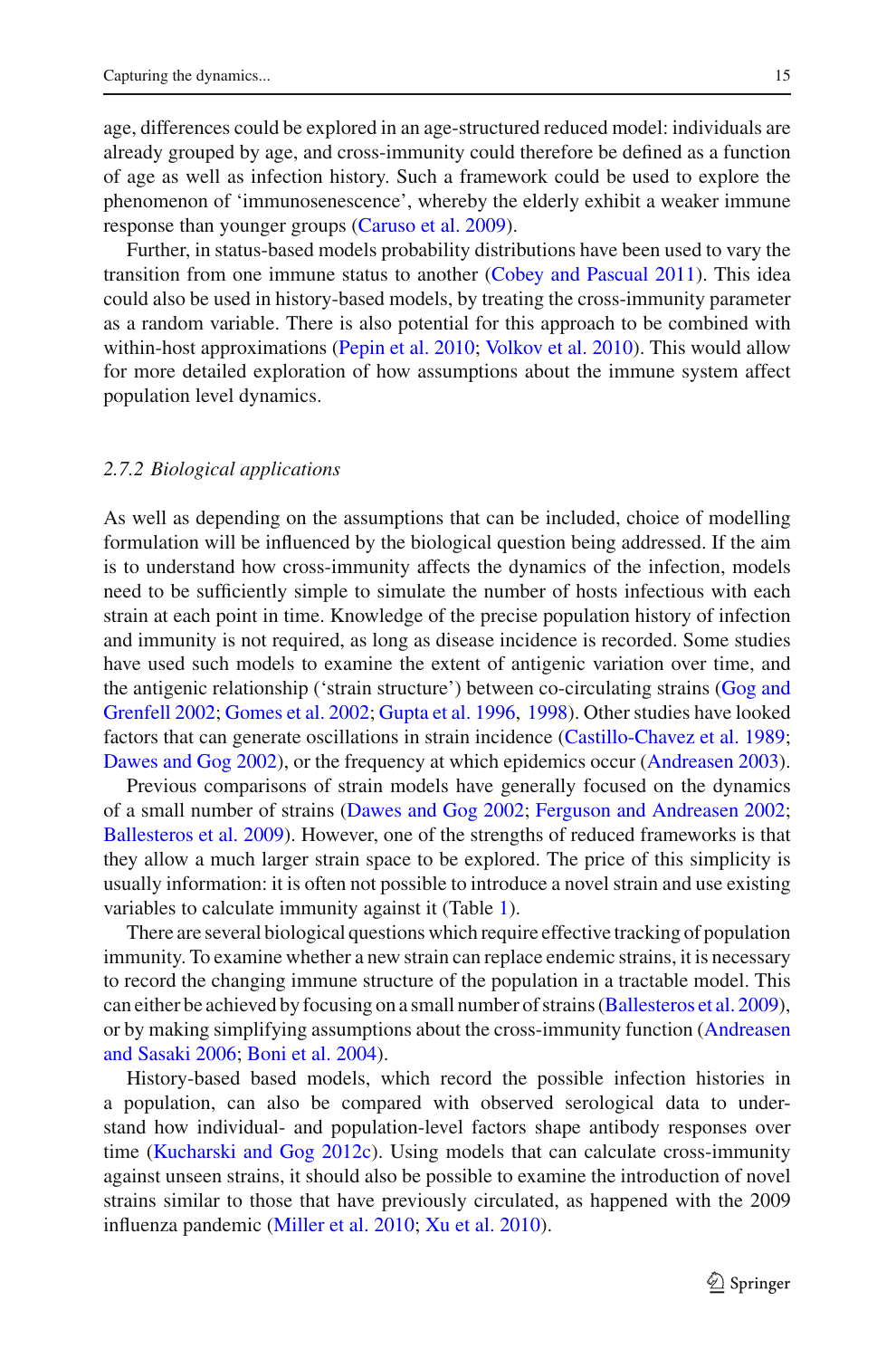# **3 Incorporating pathogen evolution**

## **3.1 Stochastic emergence**

New [influenza](#page-21-11) [strains](#page-21-11) [emerge](#page-21-11) [frequently](#page-21-11) [through](#page-21-11) [mutations](#page-21-11) [with](#page-21-11) [antigenic](#page-21-11) [effects](#page-21-11) [\(](#page-21-11)Both et al. [1983](#page-21-11)). When modelling influenza evolution it is therefore necessary to consider the random nature of the mutation and emergence process, and integrate this with a model of the epidemic dynamics. In an individual-based model [\(Bedford et al. 2012](#page-21-2); [Ferguson et al. 2003;](#page-22-9) [Tria et al. 2005\)](#page-24-5), both processes can be modelled explicitly: within each infected individual, a strain may mutate with a certain probability, with the new infection either taking off or failing to emerge as a result of stochastic transmission in the population. However, emergence of new strains can also be included in the reduced frameworks described in the preceding sections.

As with choice of strain model, selecting an appropriate evolution framework depends on the biological dynamics of interest, and on the corresponding processes that are likely to be influenced by stochasticity. One study used a stochastic statusbased model with evolution represented by an explicit genotype-to-phenotype map to in[vestigate](#page-23-9) [observed](#page-23-9) [patterns](#page-23-9) [of](#page-23-9) [influenza](#page-23-9) [diversity](#page-23-9) [and](#page-23-9) [strain](#page-23-9) [replacement](#page-23-9) [\(](#page-23-9)Koelle et al. [2006](#page-23-9)). Alternatively, the evolutionary process can be implemented in a stochastic two-tiered model, with one tier representing population dynamics, and the other molecular evolution [\(Koelle et al. 2010](#page-23-10)). Such an approach makes it possible to model entire genetic sequences in a computationally viable way, and hence generate phylogenies that can be compared quantitatively with observed data.

If the information of interest is the speed of antigenic drift rather than the specific evolutionary trajectory of the virus, a simpler approach is to use a stochastic proxy for the evolution process, based on a probability distribution, along with a deterministic status-based [\(Koelle et al. 2009\)](#page-23-11) or history-based [\(Minayev and Ferguson 2009](#page-23-12)) model for the epidemic. Such models assume mutation is stochastic, but do not include the possibility of extinction at start of an epidemic as the result of a stochastic transmission process. Branching processes can be used to approximate the stochastic transmission or extinction—that can occur as a result of the small number of people initially infected with a new strain [\(Gog 2008](#page-22-16); [Kucharski and Gog 2012b\)](#page-23-13). Such models assume that virus mutation is deterministic, but that transmission is initially stochastic when a new strain emerges.

## **3.2 Separating epidemics from evolution**

As there is evidence that temperate regions are annually 'seeded' with influenza after low levels of prevalence over the summer [\(Nelson et al. 2006](#page-23-14)), it is reasonable to consider the epidemic process during an influenza season separately from the evolutionary [process](#page-21-9) [betwe](#page-21-9)en seasons.

Andreasen [\(2003](#page-21-9)) implemented annual epidemics as a discrete season-to-season map, which described the change in population immune structure as a result of antigenic evolution each summer following the winter outbreak. Cross-immunity in the model was assumed to reduce susceptibility, so if we assume births and deaths occur between seasons, the relevant part of the model given by Eqs. [15–](#page-6-1)[16](#page-7-0) each season is: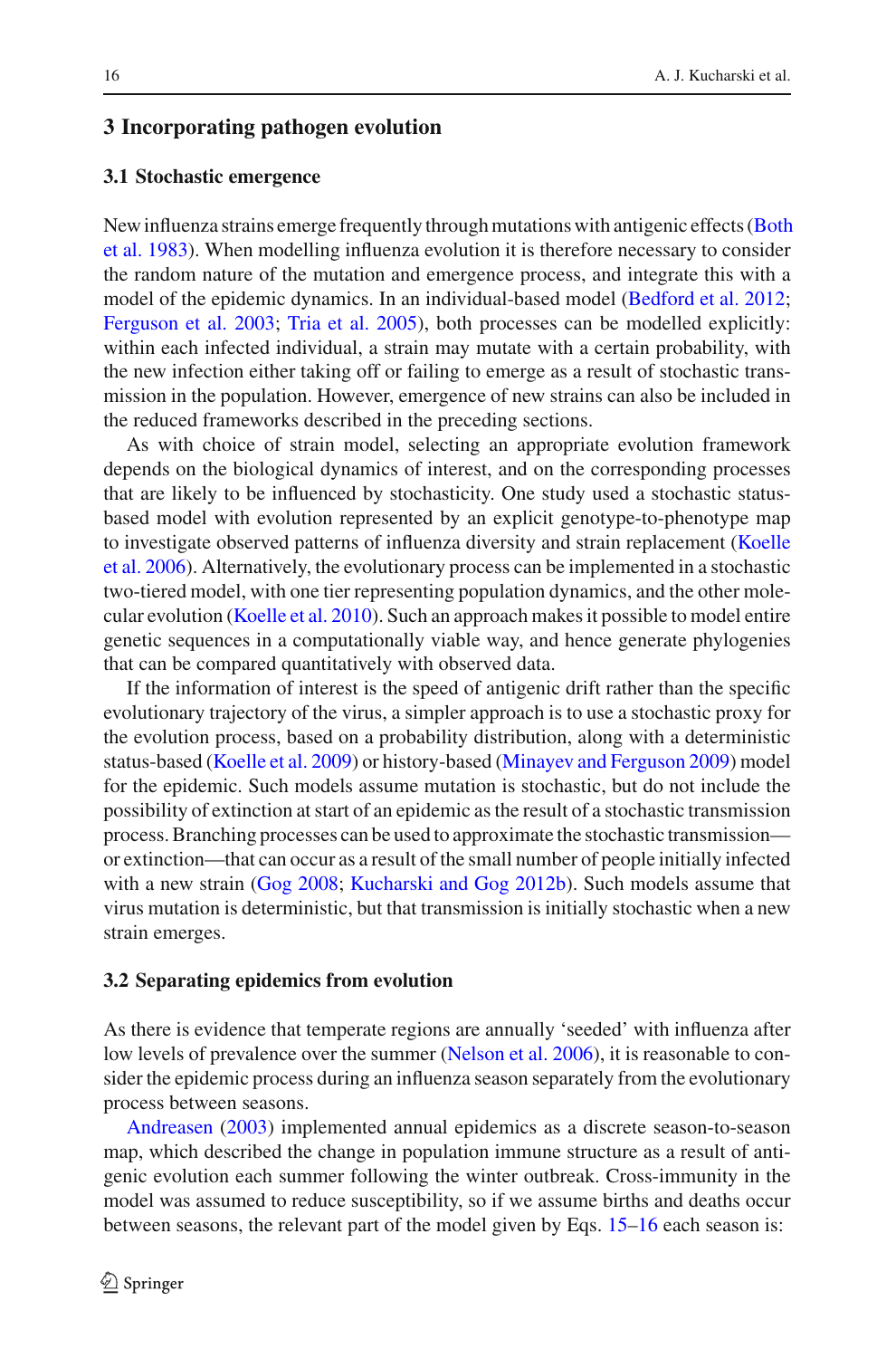$$
\frac{dS_X}{dt} = \begin{cases} \tau(X \setminus i, i) \Lambda_i S_{X \setminus i} & \text{if } i \in X \\ -\tau(X, i) \Lambda_i S_X & \text{if } i \notin X \end{cases}
$$
(39)

$$
\frac{d\Lambda_i}{dt} = \beta \Lambda_i \sum_{i \notin Y} \tau(Y, i) S_Y - \gamma \Lambda_i.
$$
 (40)

Next, define the expression

$$
Q_i = \sum_{i \notin Y} \tau(Y, i) S_Y \tag{41}
$$

to be the 'potential susceptibility' to strain *i*. The model can be simplified by using a minimum function and assuming antigenic distance is always increasing. If *i* is a new strain, with  $i > j$  for each  $j \in Y$ , this means  $\tau(Y, i) = \tau(\max Y, i)$ . Let  $S_j$  denote the set of individuals whose most recent infection was with strain *j*,

$$
\tilde{S}_j = \sum_{\max Y = j} S_Y. \tag{42}
$$

Assuming that each epidemic starts and ends with a negligible level of infection (0 <  $I \ll 1$ , we can find  $p = Q_{\infty}/Q_0$ , the ratio of final to initial potential susceptibility in season *i*, by solving  $\log p + R_0 Q_0(1 - p) = 0$ , where  $R_0 = \beta/\gamma$ . The value of  $\tilde{S}_i$ at the end of the epidemic is

$$
\tilde{S}_j(\infty) = \begin{cases}\n(1-p)Q_0 & \text{if } j = i \\
p^{\tau(j,i)}\tilde{S}_j(0) & \text{if } j < i\n\end{cases}
$$
\n(43)

It is possible to perform a detailed bifurcation analysis in the case of two year immune recognition [\(Andreasen 2003\)](#page-21-9), with immunity to a strain only conferring cross-immunity to strains that appear in the following two seasons, i.e. in the case

$$
Q_i = \sum_{j=i-2}^{i} \tau(j, i)\tilde{S}_j.
$$
 (44)

The season-to-season approach can also help simplify reduced transmission frameworks. In particular, by considering the age-structured multi-strain model in Eqs. [28–](#page-10-0) [29](#page-10-1) as a series of single epidemics, the system can be expressed using ODEs rather than PDEs [\(Kucharski and Gog 2012a\)](#page-23-5). As the strains introduced each season are known, the sequence of possible infections that an individual could have seen is constrained by the order in which strains are introduced.

Further, under the single season approach evolution need not be independent of the epidemic process: [Boni et al.](#page-21-10) [\(2004\)](#page-21-10) explored a framework in which larger epidemics generated more antigenic drift, showing that a positive feedback can occur between the number of cases and number of new variants. Such a model can also be extended to examine the relationship between viral fitness and drift [\(Boni et al. 2006](#page-21-12)).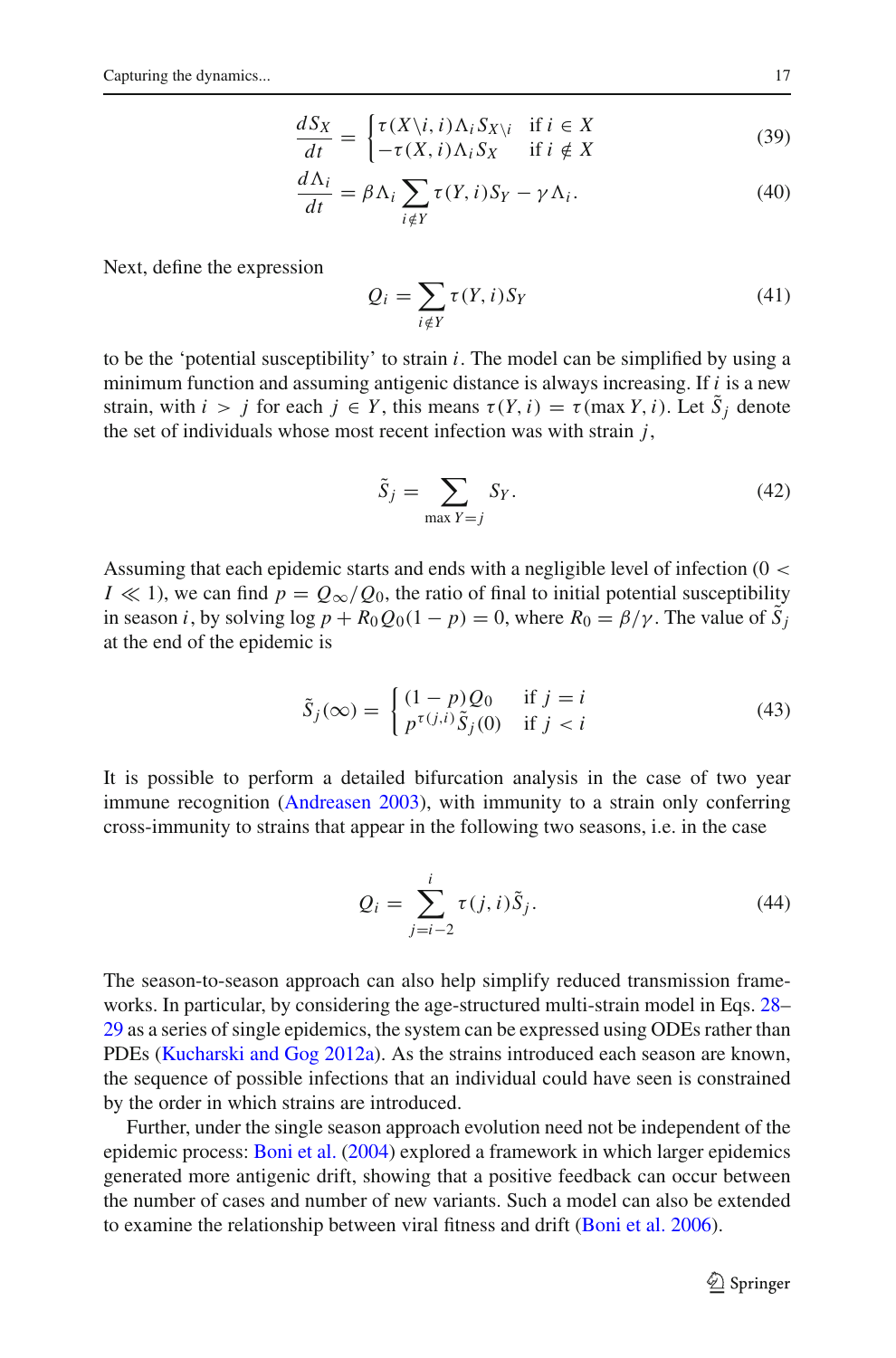#### **3.3 Mutation-free approaches**

It is also possible to model aspects of influenza dynamics without considering an explicit mutation process. Competition between strains resulting from cross-immunity has been seen to generate oscillations in disease incidence [\(Gupta et al. 1998;](#page-23-3) [Lin et al.](#page-23-2) [1999\)](#page-23-2) as well as sequential outbreaks of antigenically diverse pathogens [\(Recker et al.](#page-24-11) [2007\)](#page-24-11). Further, the additional model tractability in the absence of a mutation process makes it possible to derive expressions for the conditions needed for invasion of new strains [\(Adams and Sasaki 2007](#page-21-13), [2009](#page-21-14)[\)](#page-21-15) [and](#page-21-15) [transitions](#page-21-15) [in](#page-21-15) [epidemic](#page-21-15) [dynamics](#page-21-15) [\(](#page-21-15)Blyuss and Gupta [2009](#page-21-15); [Blyuss 2012](#page-21-16)).

# **4 Interface with data**

# **4.1 Infection and immunity**

Tractable disease models have the advantage of being quick to simulate, which means they can be incorporated into inference frameworks. With the increasingly availabilit[y](#page-23-15) [of](#page-23-15) [detailed](#page-23-15) [serological](#page-23-15) [and](#page-23-15) [social](#page-23-15) [contact](#page-23-15) [data](#page-23-15) [\(Conlan et al. 2010](#page-22-21)[;](#page-23-15) Lessler et al. [2011;](#page-23-15) [Mossong et al. 2008](#page-23-16)), multi-strain models are a promising tool with which to understand the processes behind infection and immunity for diseases such as influenza.

Exploring the age pattern of immunity to seasonal influenza with such models, it has been shown [\(Kucharski and Gog 2012c\)](#page-23-6) that observed data are best explained with a model that uses physical contacts and incorporates the phenomenon of 'original antigenic sin', whereby the first infection of a lifetime inhibits subsequent acquisition of immunity [\(Francis 1960](#page-22-8)). To model original antigenic sin, it is necessary to know the order of the strains a host's infection history; in particular, the antigenic properties of the first infection of a lifetime. Such information is available for a single season model, as the framework is designed so that one specific strain is introduced each year [\(Andreasen 2003\)](#page-21-9). However, it would less straightforward to keep track of strain order if multiple strains were cocirculating.

Recent empirical studies have suggested a pattern of 'antigenic seniority' for influ[enza,](#page-23-17) [with](#page-23-17) [antibody](#page-23-17) [titres](#page-23-17) [higher](#page-23-17) [to](#page-23-17) ['senior'](#page-23-17) [strains](#page-23-17) [seen](#page-23-17) [earlier](#page-23-17) [in](#page-23-17) [life](#page-23-17) [\(](#page-23-17)Lessler et al. [2012](#page-23-17); [Miller et al. 2013\)](#page-23-18). It has also been noted that elderly individuals have fewer naive B cells [\(Weinberger et al. 2008\)](#page-24-12). There may well be a unifying mechanism behind these disparate observations; identifying it would greatly improve our understanding of how populations build immunity to diseases like influenza over the course of a lifetime.

The interaction of different strains through cross-immunity can also be examined using disease case data. Inference methods based on Sequential Monte Carlo algorithms have recently been developed for two-strain models [\(Shrestha et al. 2011](#page-24-13)); the natural next step would be to scale up this approach to explore a larger number of strains.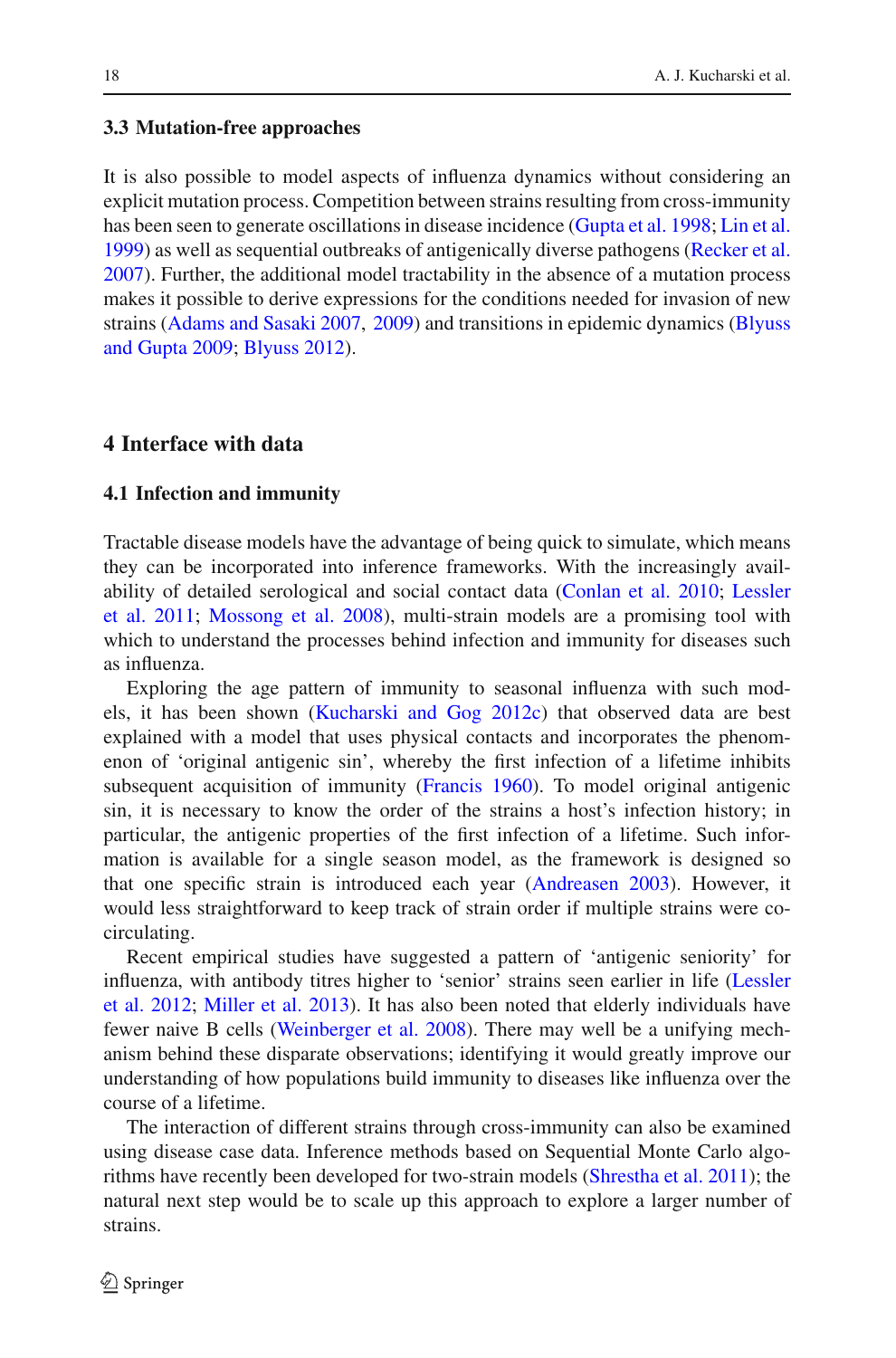#### **4.2 Other pathogens**

Many multi-strain modelling studies have focused on influenza [\(Andreasen et al. 1997](#page-21-3); [Gog and Grenfell 2002;](#page-22-15) [Ferguson et al. 2003\)](#page-22-9), *[Plasmodium](#page-22-5) [falciparum](#page-22-5)* (Gupta and Day [1994;](#page-22-5) [Gupta et al. 1994](#page-22-6)) or *Neisseria meningitidis* [\(Gupta et al. 1996;](#page-22-7) [Buckee et al.](#page-21-1) [2008\)](#page-21-1), but high-dimensional frameworks are likely to be relevant to other pathogens as well. Phylogenetic analysis has shown that dengue viruses (DENV) can be subdivided into four distinct groups [\(Grenfell et al. 2004](#page-22-0)), known as serotypes. When primary infection with one DENV serotype is followed by a secondary infection with a different DENV serotype, it can result in severe disease. It has been suggested this is caused by 'antibody-dependent enhancement', with prior immunity promoting rather than suppressing replication of the second virus [\(Dejnirattisai et al. 2010](#page-22-22)).

Models with up to four strains have previously been used to examine the effects of antibody-dependent enhancement on epidemic patterns [\(Nagao and Koelle 2008](#page-23-19); [Recker et al. 2009](#page-24-14); [Wikramaratna et al. 2010\)](#page-24-15) and serotype diversity [\(Ferguson et al.](#page-22-23) [1999;](#page-22-23) [Kawaguchi et al. 2003](#page-23-20); [Cummings et al. 2005](#page-22-24)). However, DENV shows evidence of genetic variation within serotype, and prior infection with different variants does not always result in the same response to a subsequent infection [\(Watts et al.](#page-24-16) [1999\)](#page-24-16). The severity of disease is therefore likely determined by both genetic variation and serotype-specific immunity [\(Ohainle et al. 2011\)](#page-23-21). High-dimensional strain models have been used to address a number of questions about influenza; interfaced with appropriate data, they would also be a natural tool with which to explore DENV.

# **4.3 Evolutionary dynamics**

Multi-strain models can also be a useful tool for exploring disease 'phylodynamics': the interaction between pathogen evolution and population-level transmission [\(Grenfell et al. 2004](#page-22-0)). It can be challenging to perform statistical inference with such frameworks, however, as model complexity often means it is not possible to derive a likelihood function that incorporates both genetic and population-level data.

One solution is to focus on simple transmission models. For example, statistical inference for seasonally-forced SIR models can be performed using disease case data and sequence data [\(Rasmussen et al. 2011\)](#page-24-17). Using techniques such as particle Markov chain Monte Carlo [\(Andrieu et al. 2010](#page-21-17)), such frameworks can be used to estimate key epidemiological parameters. Alternatively, approximate Bayesian computation (ABC) can be used to compare multi-strain models with case reports and sequence data when the likelihood function is intractable [\(Ratmann et al. 2012](#page-24-18)).

Such studies have focused on genealogies and disease incidence, without incorporating data on population structure or serological data in their inference frameworks. However, it has been observed that strain diversity can increase when a contact network [\(Buckee et al. 2004](#page-21-18)) or community structure [\(Buckee et al. 2007](#page-21-19)) is introduced to a multi-strain model. Further, there is not a clearly defined relationship between antigenic and genetic variation for pathogens such as influenza [\(Smith et al. 2004](#page-24-19)). As such, reported social contacts, serological surveys, disease incidence and virus iso-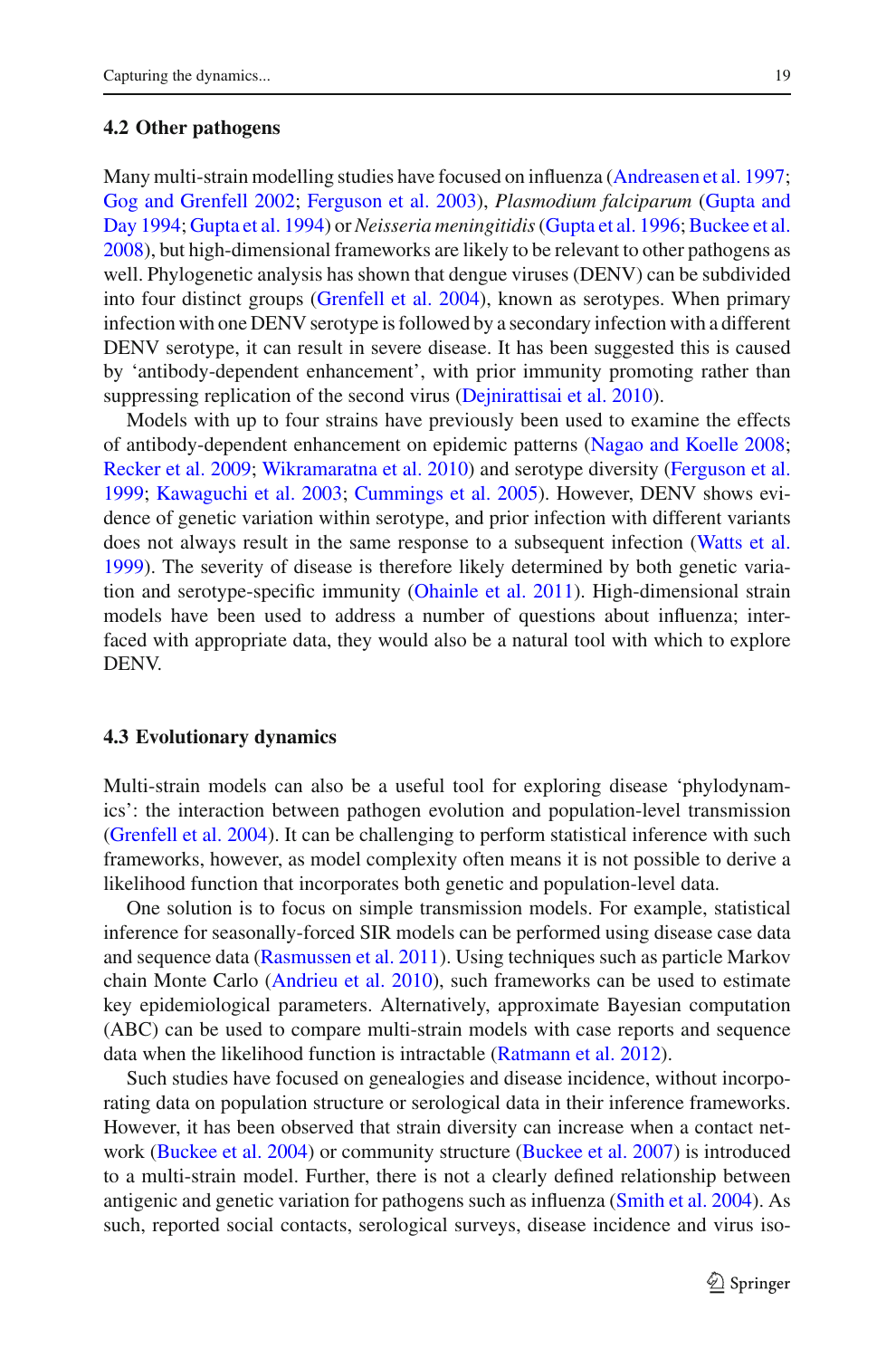

<span id="page-20-0"></span>**Fig. 4** Potential sources of data. **a** [Phylogenetic](#page-23-22) [tree](#page-23-22) [for](#page-23-22) [influenza](#page-23-22) [subtype](#page-23-22) [H3N2](#page-23-22) [\[adapted](#page-23-22) [from](#page-23-22) Holmes and Grenfell [\(2009](#page-23-22))]; **b** percent of sampled individuals in Britain with immunity to 2003 H3N2 strain in 2003 and 2004 [adapted from [Johnson et al.](#page-23-23) [\(2009\)](#page-23-23)]; **c** results of contact survey in Great Britain [adapted from [Mossong et al.](#page-23-16) [\(2008\)](#page-23-16)], with lighter colours representing a larger number of reported contacts between those age groups; **d** age specific incidence of ILI, as factor of all-age incidence, for 2003/4 influenza season in Britain [adapted from [Johnson et al.](#page-23-23) [\(2009](#page-23-23))]

late sequences (Fig. [4\)](#page-20-0) may all need to be considered in the analysis of antigenically variable pathogens.

Combining such data in a modelling framework presents a number of theoretical challenges. First, to translate model variables into quantities that can be measured empirically, multi-strain models need to be combined with an observation process. For example, given the increasingly availability of serological data, combining a statistical model of antibody titres with a transmission model would make it possible to investigate population level dynamics using data on individual-level titres. Second, we need to examine the factors that influence evolution at different temporal and spatial scales. In particular, models could be used to explore how selection pressure acts on a virus both in terms of bottlenecks during transmission between hosts and the background of prior population immunity. Models of multi-strain pathogens could also be used to understand how within-host immune dynamics influence the acquisition of immunity over a lifetime, and hence the evolutionary trajectory of a disease. By developing such models in a way that makes them easily compatible with data, there is potential to substantially improve our knowledge of how population structure, evolution and immunity contribute to observed disease dynamics.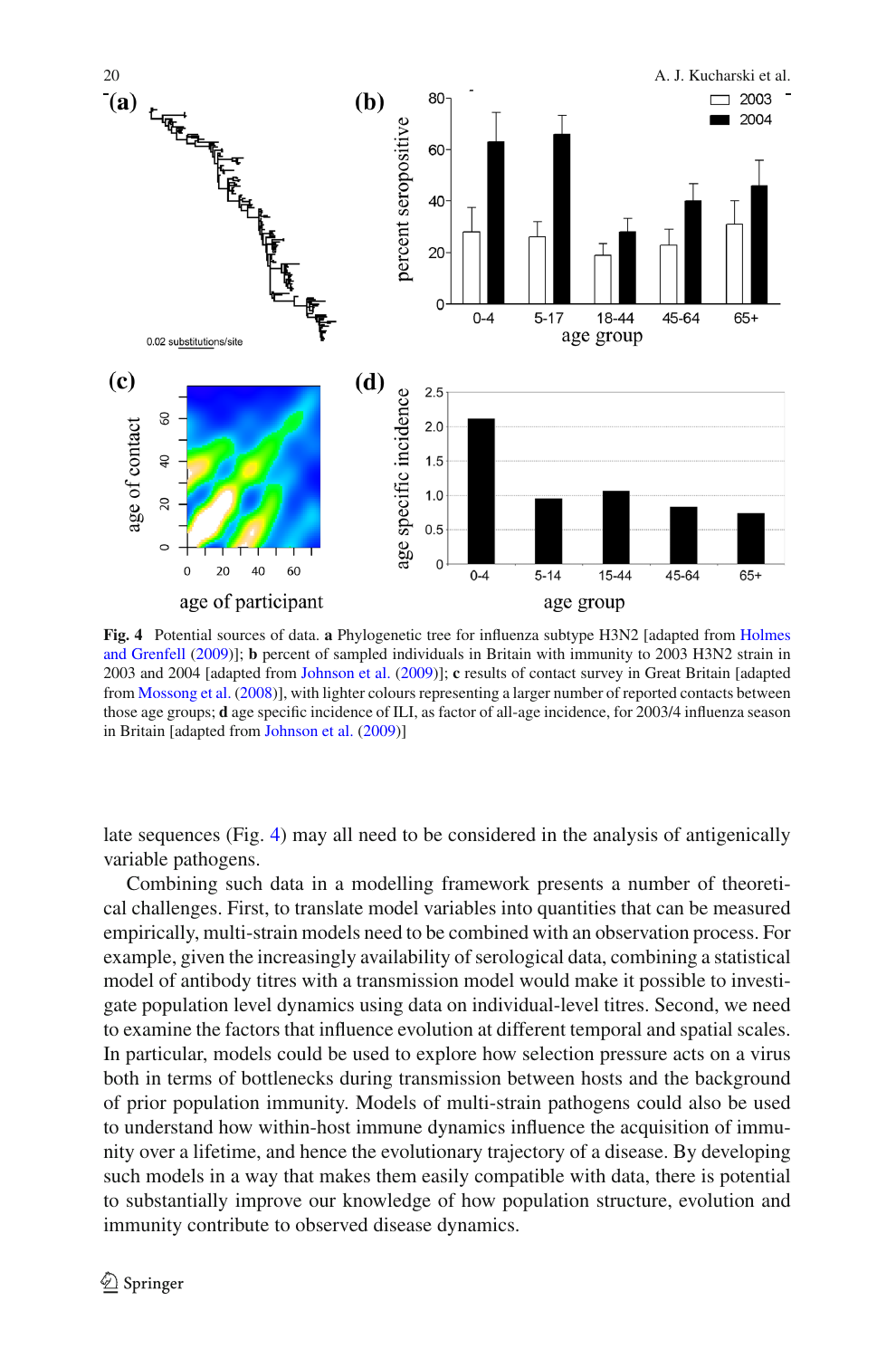**Acknowledgments** The authors would like to thank two anonymous referees for their helpful comments. AJK is supported by the Medical Research Council (fellowship MR/K021524/1). AJK and JRG are supported by the RAPIDD program of the Science & Technology Directorate, Department of Homeland Security, and the Fogarty International Center, National Institutes of Health.

**Open Access** This article is distributed under the terms of the Creative Commons Attribution License which permits any use, distribution, and reproduction in any medium, provided the original author(s) and the source are credited.

# **References**

- <span id="page-21-5"></span>Abu-Raddad LJ, Ferguson NM (2004) The impact of cross-immunity, mutation and stochastic extinction on pathogen diversity. Proc R Soc B 271:2431–2438
- <span id="page-21-13"></span>Adams B, Sasaki A (2007) Cross-immunity, invasion and coexistence of pathogen strains in epidemiological models with one-dimensional antigenic space. Mathematical Biosciences 210:680–699
- <span id="page-21-14"></span>Adams B, Sasaki A (2009) Antigenic distance and cross-immunity, invasibility and coexistence of pathogen strains in an epidemiological model with discrete antigenic space. Theor Popul Biol 76(3):157–67. doi[:10.1016/j.tpb.2009.06.001](http://dx.doi.org/10.1016/j.tpb.2009.06.001)
- <span id="page-21-4"></span>Anderson RM, May RM (1991) Infectious Diseases of Humans. Oxford University Press, Dynamics and Control
- <span id="page-21-9"></span>Andreasen V (2003) Dynamics of annual influenza A epidemics with immuno-selection. J Math Biol 46:504–536. doi[:10.1007/s00285-002-0186-2](http://dx.doi.org/10.1007/s00285-002-0186-2)
- <span id="page-21-6"></span>Andreasen V, Sasaki A (2006) Shaping the phylogenetic tree of influenza by cross-immunity. Theoretical Population Biology 70:164–173. doi[:10.1016/j.tpb.2006.04.004](http://dx.doi.org/10.1016/j.tpb.2006.04.004)
- <span id="page-21-3"></span>Andreasen V, Lin J, Levin SA (1997) The dynamics of cocirculating influenza strains conferring partial cross-immunity. J Math Biol 35:825–842. doi[:10.1007/s002850050079](http://dx.doi.org/10.1007/s002850050079)
- <span id="page-21-17"></span>Andrieu C, Doucet A, Holenstein R (2010) Particle Markov chain Monte Carlo methods. Journal of the Royal Statistical Society: Series B (Statistical Methodology) 72(3):269–342
- <span id="page-21-7"></span>Ballesteros S, Vergu E, Cazelles B (2009) Influenza a gradual and epochal evolution: Insights from simple models. PLoS ONE 4(10):e7426. doi[:10.1371/journal.pone.0007426](http://dx.doi.org/10.1371/journal.pone.0007426)
- <span id="page-21-0"></span>Balmer O, Tanner M (2011) Prevalence and implications of multiple-strain infections. The Lancet Infectious Diseases 11(11):868–878
- <span id="page-21-2"></span>Bedford T, Rambaut A, Pascual M (2012) Canalization of the evolutionary trajectory of the human influenza virus. BMC biology 10(38):
- <span id="page-21-16"></span>Blyuss KB (2012) The effects of symmetry on the dynamics of antigenic variation. J Math Biol. doi[:10.](http://dx.doi.org/10.1007/s00285-012-0508-y) [1007/s00285-012-0508-y](http://dx.doi.org/10.1007/s00285-012-0508-y)
- <span id="page-21-15"></span>Blyuss KB, Gupta S (2009) Stability and bifurcations in a model of antigenic variation in malaria. J Math Biol 58(6):923–37. doi[:10.1007/s00285-008-0204-0](http://dx.doi.org/10.1007/s00285-008-0204-0)
- <span id="page-21-10"></span>Boni MF, Gog JR, Andreasen V, Christiansen FB (2004) Influenza drift and epidemic size: the race between generating and escaping immunity. Theoretical Population Biology 65:179–191. doi[:10.1016/j.tpb.](http://dx.doi.org/10.1016/j.tpb.2003.10.002) [2003.10.002](http://dx.doi.org/10.1016/j.tpb.2003.10.002)
- <span id="page-21-12"></span>Boni MF, Gog JR, Andreasen V, Feldman MW (2006) Epidemic dynamics and antigenic evolution in a single season of influenza a. Proc R Soc B 273:1307–1316. doi[:10.1098/rspb.2006.3466](http://dx.doi.org/10.1098/rspb.2006.3466)
- <span id="page-21-11"></span>Both G, Sleigh M, Cox N, Kendal A (1983) Antigenic drift in influenza virus h3 hemagglutinin from 1968 to 1980: multiple evolutionary pathways and sequential amino acid changes at key antigenic sites. Journal of Virology 48(1):52
- <span id="page-21-18"></span>Buckee C, Koelle K, Mustard M, Gupta S (2004) The effects of host contact network structure on pathogen diversity and strain structure. Proceedings of the National Academy of Sciences 101(29):10,839
- <span id="page-21-19"></span>Buckee C, Danon L, Gupta S (2007) Host community structure and the maintenance of pathogen diversity. Proc Biol Sci 274(1619):1715–21. doi[:10.1098/rspb.2007.0415](http://dx.doi.org/10.1098/rspb.2007.0415)
- <span id="page-21-1"></span>Buckee C, Jolley K, Recker M, Penman B, Kriz P, Gupta S, Maiden M (2008) Role of selection in the emergence of lineages and the evolution of virulence in Neisseria meningitidis. Proceedings of the National Academy of Sciences 105(39):15,082
- <span id="page-21-8"></span>Caruso C, Buffa S, Candore G, Colonna-Romano G, Dunn-Walters D, Kipling D, Pawelec G (2009) Mechanisms of immunosenescence. Immun Ageing 6:10. doi[:10.1186/1742-4933-6-10](http://dx.doi.org/10.1186/1742-4933-6-10)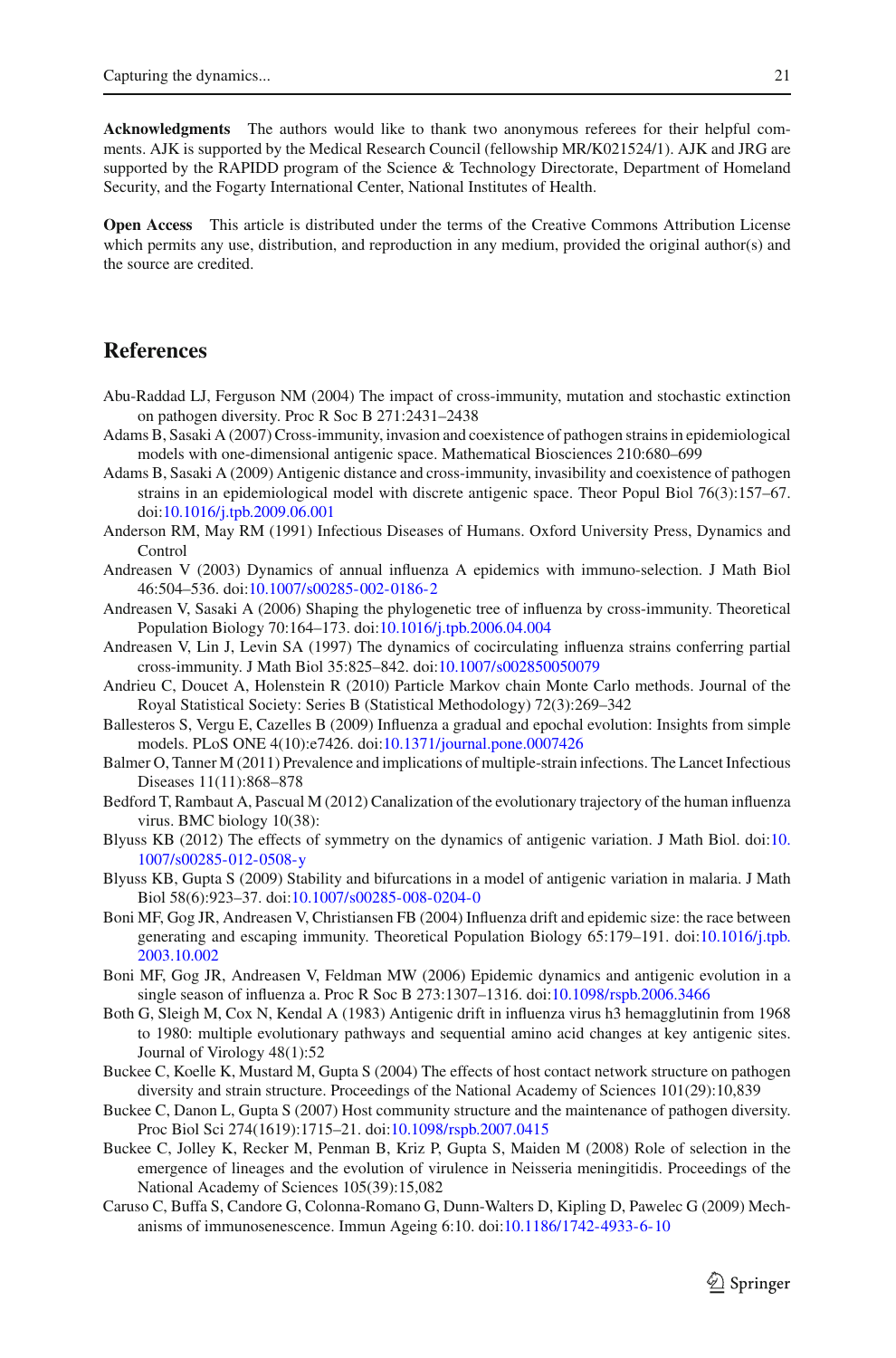- <span id="page-22-11"></span>Casagrandi R, Bolzoni L, Levin SA, Andreasen V (2006) The SIRC model and influenza A. Mathematical Biosciences 200:152–169
- <span id="page-22-4"></span>Castillo-Chavez C, Hethcote HW, Andreasen V, Levin SA, Liu WM (1989) Epidemiological models with age structure, proportionate mixing, and cross-immunity. J Math Biol 27:233–258
- <span id="page-22-20"></span>Cobey S, Pascual M (2011) Consequences of host heterogeneity, epitope immunodominance, and immune breadth for strain competition. J Theor Biol 270(1):80–7. doi[:10.1016/j.jtbi.2010.11.009](http://dx.doi.org/10.1016/j.jtbi.2010.11.009)
- <span id="page-22-21"></span>Conlan AJK, Eames KTD, Gage JA, von Kirchbach JC, Ross JV, Saenz RA, Gog JR (2010) Measuring social networks in British primary schools through scientific engagement. Proc Biol Sci. doi[:10.1098/](http://dx.doi.org/10.1098/rspb.2010.1807) [rspb.2010.1807](http://dx.doi.org/10.1098/rspb.2010.1807)
- <span id="page-22-24"></span>Cummings D, Schwartz I, Billings L, Shaw L, Burke D (2005) Dynamic effects of antibody-dependent enhancement on the fitness of viruses. Proceedings of the National Academy of Sciences of the United States of America 102(42):15,259
- <span id="page-22-1"></span>Davenport F, Hennessy A, Francis T (1953) Epidemiologic and immunologic significance of age distribution of antibody to antigenic variants of influenza virus. The Journal of Experimental Medicine 98(6):641
- <span id="page-22-18"></span>Dawes J, Gog J (2002) The onset of oscillatory dynamics in models of multiple disease strains. Journal of Mathematical Biology 45(6):471–510
- <span id="page-22-22"></span>Dejnirattisai W, Jumnainsong A, Onsirisakul N, Fitton P, Vasanawathana S, Limpitikul W, Puttikhunt C, Edwards C, Duangchinda T, Supasa S, Chawansuntati K, Malasit P, Mongkolsapaya J, Screaton G (2010) Cross-reacting antibodies enhance dengue virus infection in humans. Science 328(5979):745– 8. doi[:10.1126/science.1185181](http://dx.doi.org/10.1126/science.1185181)
- <span id="page-22-3"></span>Dietz K (1979) Epidemiologic interference of virus populations. Journal of mathematical biology 8(3):291– 300
- <span id="page-22-2"></span>Elveback L, Fox J, Varma A (1964) An extension of the reed-frost epidemic model for the study of competition between viral agents in the presence of interference. American Journal of Epidemiology 80(3):356–364
- <span id="page-22-12"></span>Ferguson N, Andreasen V (2002) The influence of different forms of cross-protective immunity on the population dynamics of antigenically diverse pathogens. Mathematical approaches for emerging and reemerging infectious diseases: models, methods, and theory p 157
- <span id="page-22-23"></span>Ferguson N, Anderson R, Gupta S (1999) The effect of antibody-dependent enhancement on the transmission dynamics and persistence of multiple-strain pathogens. Proceedings of the National Academy of Sciences of the United States of America 96(2):790
- <span id="page-22-9"></span>Ferguson NM, Galvani AP, Bush RM (2003) Ecological and immunological determinants of influenza evolution. Nature 422:428–433. doi[:10.1038/nature01509](http://dx.doi.org/10.1038/nature01509)
- <span id="page-22-8"></span>Francis T Jr (1960) On the doctrine of original antigenic sin. Proceedings of the American Philosophical Society 104(6):572–578
- <span id="page-22-10"></span>Girvan M, Callaway D, Newman M, Strogatz S (2002) Simple model of epidemics with pathogen mutation. Physical Review E 65(3):31,915
- <span id="page-22-16"></span>Gog JR (2008) The impact of evolutionary constraints on influenza dynamics. Vaccine 26S:C15–C24. doi[:10.1016/j.vaccine.2008.04.008](http://dx.doi.org/10.1016/j.vaccine.2008.04.008)
- <span id="page-22-15"></span>Gog JR, Grenfell BT (2002) Dynamics and selection of many-strain pathogens. PNAS 99(26):17,209– 17,214. doi[:10.1073/pnas.252512799](http://dx.doi.org/10.1073/pnas.252512799)
- <span id="page-22-14"></span>Gog JR, Swinton J (2002) A status-based approach to multiple strain dynamics. J Math Biol 44:169–184. doi[:10.1007/s002850100120](http://dx.doi.org/10.1007/s002850100120)
- <span id="page-22-17"></span>Gökaydin D, Oliveira-Martins JB, Gordo I, Gomes MGM (2007) The reinfection threshold regulates pathogen diversity: the case of influenza. J R Soc Interface 4(12):137–42. doi[:10.1098/rsif.2006.](http://dx.doi.org/10.1098/rsif.2006.0159) [0159](http://dx.doi.org/10.1098/rsif.2006.0159)
- <span id="page-22-13"></span>Gomes MGM, Medley GF, Nokes DJ (2002) On the determinants of population structure in antigenically diverse pathogens. Proc R Soc B 269:227–233. doi[:10.1098/rspb.2001.1869](http://dx.doi.org/10.1098/rspb.2001.1869)
- <span id="page-22-0"></span>Grenfell BT, Pybus OG, Gog JR et al (2004) Unifying the epidemiological and evolutionary dynamics of pathogens. Science 303:327–332. doi[:10.1126/science.1090727](http://dx.doi.org/10.1126/science.1090727)
- <span id="page-22-5"></span>Gupta S, Day KP (1994) A strain theory of malaria transmission. Parasitol Today 10(12):476–81
- <span id="page-22-19"></span>Gupta S, Galvani A (1999) The effects of host heterogeneity on pathogen population structure. Philos Trans R Soc Lond B Biol Sci 354(1384):711–9. doi[:10.1098/rstb.1999.0424](http://dx.doi.org/10.1098/rstb.1999.0424)
- <span id="page-22-6"></span>Gupta S, Trenholme K, Anderson R, Day K (1994) Antigenic diversity and the transmission dynamics of plasmodium falciparum. Science 263(5149):961
- <span id="page-22-7"></span>Gupta S, Maiden M, Feavers I, Nee S, May R, Anderson R (1996) The maintenance of strain structure in populations of recombining infectious agents. Nature medicine 2(4):437–442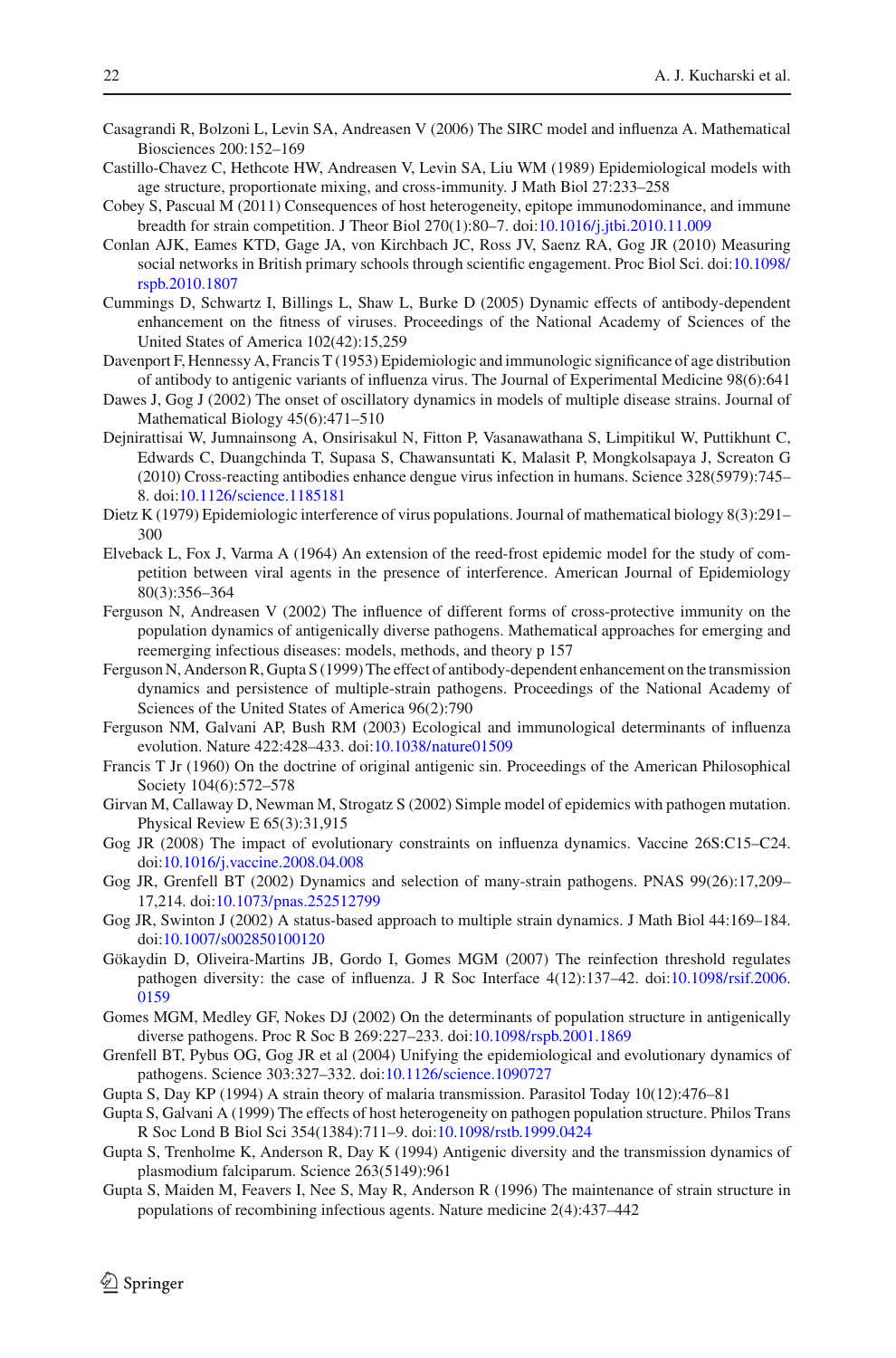- <span id="page-23-3"></span>Gupta S, Ferguson N, Anderson R (1998) Chaos, persistence, and evolution of strain structure in antigenically diverse infectious agents. Science 280(5365):912–915. doi[:10.1126/science.280.5365.912](http://dx.doi.org/10.1126/science.280.5365.912)
- <span id="page-23-22"></span>Holmes EC, Grenfell BT (2009) Discovering the phylodynamics of rna viruses. PLoS Comput Biol 5(10):e1000,505. doi[:10.1371/journal.pcbi.1000505](http://dx.doi.org/10.1371/journal.pcbi.1000505)
- <span id="page-23-23"></span>Johnson BF, Wilson LE, Ellis J, Elliot AJ, Barclay WS, Pebody RG, McMenamin J, Fleming DM, Zambon MC (2009) Fatal cases of influenza A in childhood. PLoS One 4(10):e7671. doi[:10.1371/journal.pone.](http://dx.doi.org/10.1371/journal.pone.0007671) [0007671](http://dx.doi.org/10.1371/journal.pone.0007671)
- <span id="page-23-20"></span>Kawaguchi I, Sasaki A, Boots M (2003) Why are dengue virus serotypes so distantly related? enhancement and limiting serotype similarity between dengue virus strains. Proceedings of the Royal Society of London Series B: Biological Sciences 270(1530):2241
- <span id="page-23-1"></span>Kermack W, McKendrick M (1927) Contributions to the mathematical theory of epidemics. 1. In: Proc. R. Soc. Edinb. A, vol 115, pp 700–721
- <span id="page-23-9"></span>Koelle K, Cobey S, Grenfell BT, Pascual M (2006) Epochal evolution shapes the phylodynamics of interpandemic influenza A (H3N2) in humans. Science 314:1898–1903. doi[:10.1126/science.1132745](http://dx.doi.org/10.1126/science.1132745)
- <span id="page-23-11"></span>Koelle K, Kamradt M, Pascual M (2009) Understanding the dynamics of rapidly evolving pathogens through modeling the tempo of antigenic change: Influenza as a case study. Epidemics 1:129–137
- <span id="page-23-10"></span>Koelle K, Khatri P, Kamradt M, Kepler TB (2010) A two-tiered model for simulating the ecological and evolutionary dynamics of rapidly evolving viruses, with an application to influenza. J R Soc Interface. doi[:10.1098/rsif.2010.0007](http://dx.doi.org/10.1098/rsif.2010.0007)
- <span id="page-23-7"></span>Kryazhimskiy S, Dieckmann U, Levin S, Dushoff J (2007) On state-space reduction in multi-strain pathogen models, with an application to antigenic drift in influenza a. PLoS Computational Biology 3(8): doi[:10.](http://dx.doi.org/10.1371/journal.pcbi.0030159.eor) [1371/journal.pcbi.0030159.eor](http://dx.doi.org/10.1371/journal.pcbi.0030159.eor)
- <span id="page-23-5"></span>Kucharski AJ, Gog JR (2012a) Age profile of immunity to influenza: effect of original antigenic sin. Theoretical Population Biology 81:102–112. doi[:10.1016/j.tpb.2011.12.006](http://dx.doi.org/10.1016/j.tpb.2011.12.006)
- <span id="page-23-13"></span>Kucharski AJ, Gog JR (2012b) Influenza emergence in the face of evolutionary constraints. Proc R Soc B 279(1729):645–652. doi[:10.1098/rspb.2011.1168](http://dx.doi.org/10.1098/rspb.2011.1168)
- <span id="page-23-6"></span>Kucharski AJ, Gog JR (2012c) The role of social contacts and original antigenic sin in shaping the age pattern of immunity to seasonal influenza. PLOS Computational Biology 8(e1002741):
- <span id="page-23-15"></span>Lessler J, Cummings DAT, Read JM, Wang S, Zhu H, Smith GJD, Guan Y, Jiang CQ, Riley S (2011) Location-specific patterns of exposure to recent pre-pandemic strains of influenza a in southern china. Nat Commun 2:423. doi[:10.1038/ncomms1432](http://dx.doi.org/10.1038/ncomms1432)
- <span id="page-23-17"></span>Lessler J, Riley S, Read JM, Wang S, Zhu H, Smith GJD, Guan Y, Jiang CQ, Cummings DAT (2012) Evidence for Antigenic Seniority in Influenza A (H3N2) Antibody Responses in Southern China. PLoS Pathog 8(7):e1002,802. doi[:10.1371/journal.ppat.1002802](http://dx.doi.org/10.1371/journal.ppat.1002802)
- <span id="page-23-2"></span>Lin J, Andreasen V, Levin SA (1999) Dynamics of infuenza a drift: the linear three-strain model. Mathematical Biosciences 162:33–51
- <span id="page-23-0"></span>McKenzie FE, Smith DL, O'Meara WP, Riley EM (2008) Strain theory of malaria: the first 50 years. Advances in parasitology 66:1–46
- <span id="page-23-8"></span>Miller E, Hoschler K, Hardelid P, Stanford E, Andrews N, Zambon M (2010) Incidence of 2009 pandemic influenza A H1N1 infection in England: a cross-sectional serological study. The Lancet 375(1100– 1108): doi[:10.1016/S0140-6736\(09\)62126-7](http://dx.doi.org/10.1016/S0140-6736(09)62126-7)
- <span id="page-23-18"></span>Miller MS, Gardner TJ, Krammer F, Aguado LC, Tortorella D, Basler CF, Palese P (2013) Neutralizing antibodies against previously encountered influenza virus strains increase over time: A longitudinal analysis. Sci Transl Med 5(198): doi[:10.1126/scitranslmed.3006637](http://dx.doi.org/10.1126/scitranslmed.3006637)
- <span id="page-23-4"></span>Minayev P, Ferguson NM (2008) Improving the realism of deterministic multi-strain models: implications for modelling influenza a. JR Soc Interface 6(35):509–518. doi[:10.1098/rsif.2008.0333](http://dx.doi.org/10.1098/rsif.2008.0333)
- <span id="page-23-12"></span>Minayev P, Ferguson NM (2009) Incorporating demographic stochasticity into multi-strain epidemic models: application to influenza a. JR Soc Interface 6:989–996
- <span id="page-23-16"></span>Mossong J, Hens N, Jit M, Beutels P, Auranen K, Mikolajczyk R, Massari M, Salmaso S, Tomba G, Wallinga J, Heijne J, Sadkowska-Todys M, Rosinska M, Edmunds W (2008) Social contacts and mixing patterns relevant to the spread of infectious diseases. PLoS Med 5(3):e74. doi[:10.1371/journal.pmed.0050074](http://dx.doi.org/10.1371/journal.pmed.0050074)
- <span id="page-23-19"></span>Nagao Y, Koelle K (2008) Decreases in dengue transmission may act to increase the incidence of dengue hemorrhagic fever. Proceedings of the National Academy of Sciences 105(6):2238
- <span id="page-23-14"></span>Nelson MI, Simonsen L, Viboud C (2006) Stochastic processes are key determinants of short-term evolution in influenza a virus. PLoS Pathogens 2:1144–1151
- <span id="page-23-21"></span>Ohainle M, Balmaseda A, Macalalad AR, Tellez Y, Zody MC, Saborío S, Nuñez A, Lennon NJ, Birren BW, Gordon A, Henn MR, Harris E (2011) Dynamics of dengue disease severity determined by the